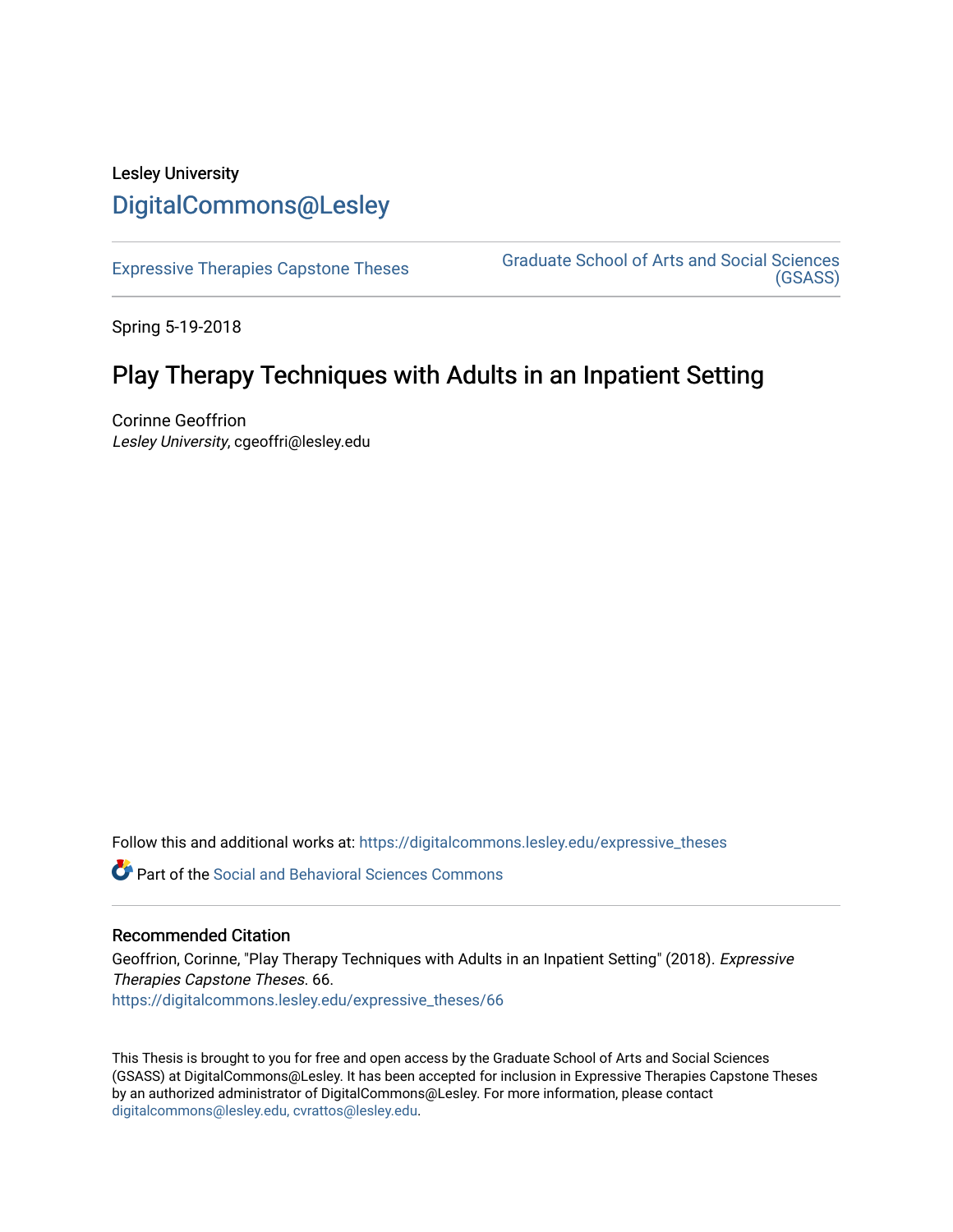Play Therapy Techniques with Adults in an Inpatient Setting

Capstone Thesis

Lesley University

May 5, 2018

Corinne Geoffrion

Specialization: Expressive Arts Therapy

Thesis Instructor: Jason Butler, Ph.D., LCAT, RDT-BCT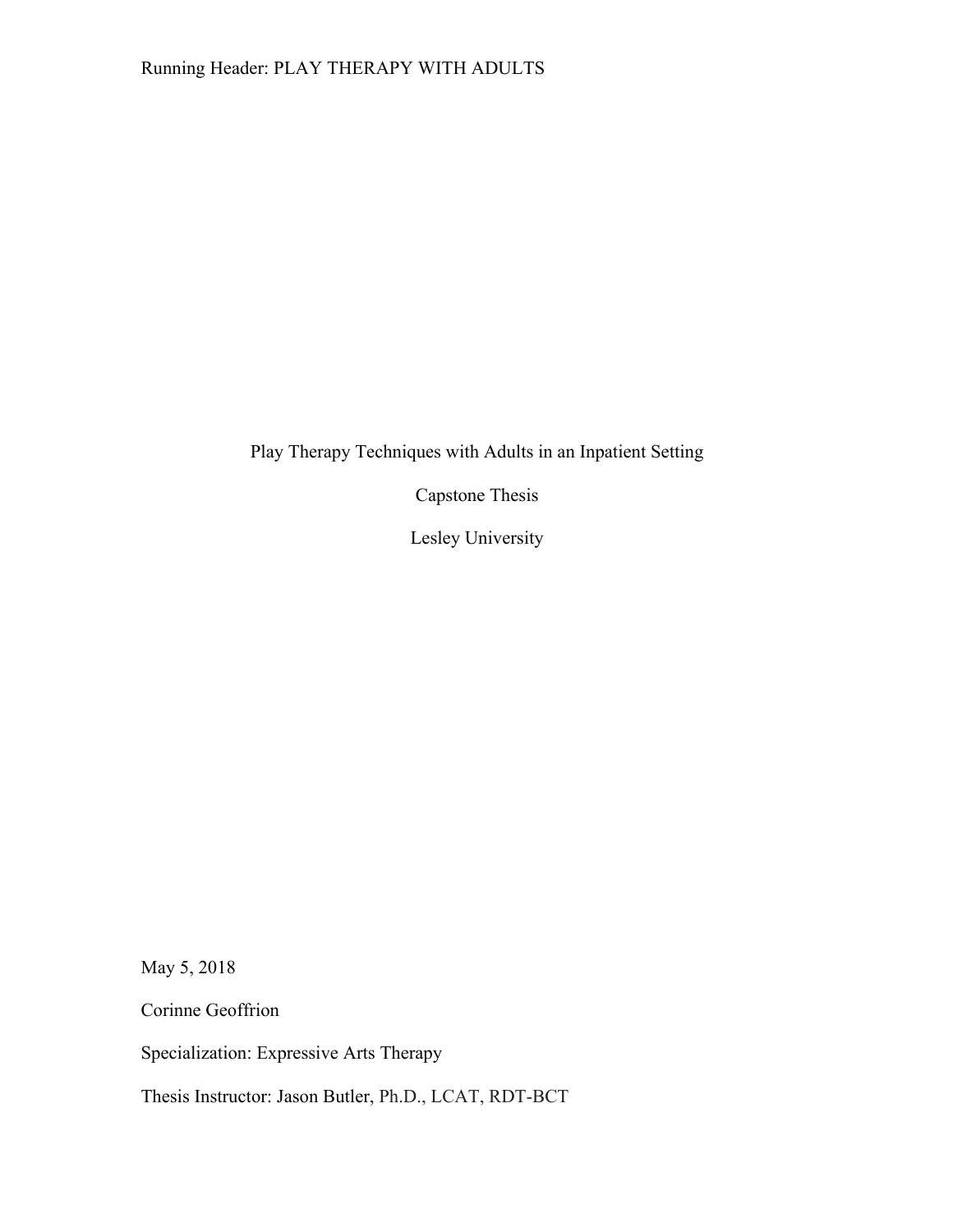#### Abstract

This research study explored the use of play therapy techniques with adults on an inpatient unit. Participants engaged with play figurines during a one-hour expressive art therapy session. A second-year expressive art therapy intern facilitated the groups. The intern guided the members through a warm-up activity, main directive and closing activity. The focus of the play therapy directives was on the current self and future self. Data was collected from three groups facilitated by the same group leader and involving two different hospital units. The play figurines chosen, environments created and participant's body language were noted. Overall, the usage of play figurines was well received and appreciated; group members found it helpful to use symbolism in expressing their emotions and hopes for their personal growth. There was little resistance to participating in the group and engaging with the figurines. Noticeable differences were observed in patients who had a psychotic disorder versus mood disorder.

*Keywords:* Play Therapy, adults, inpatient, trauma, miniatures, figurines, directive play therapy, group therapy, expressive art therapy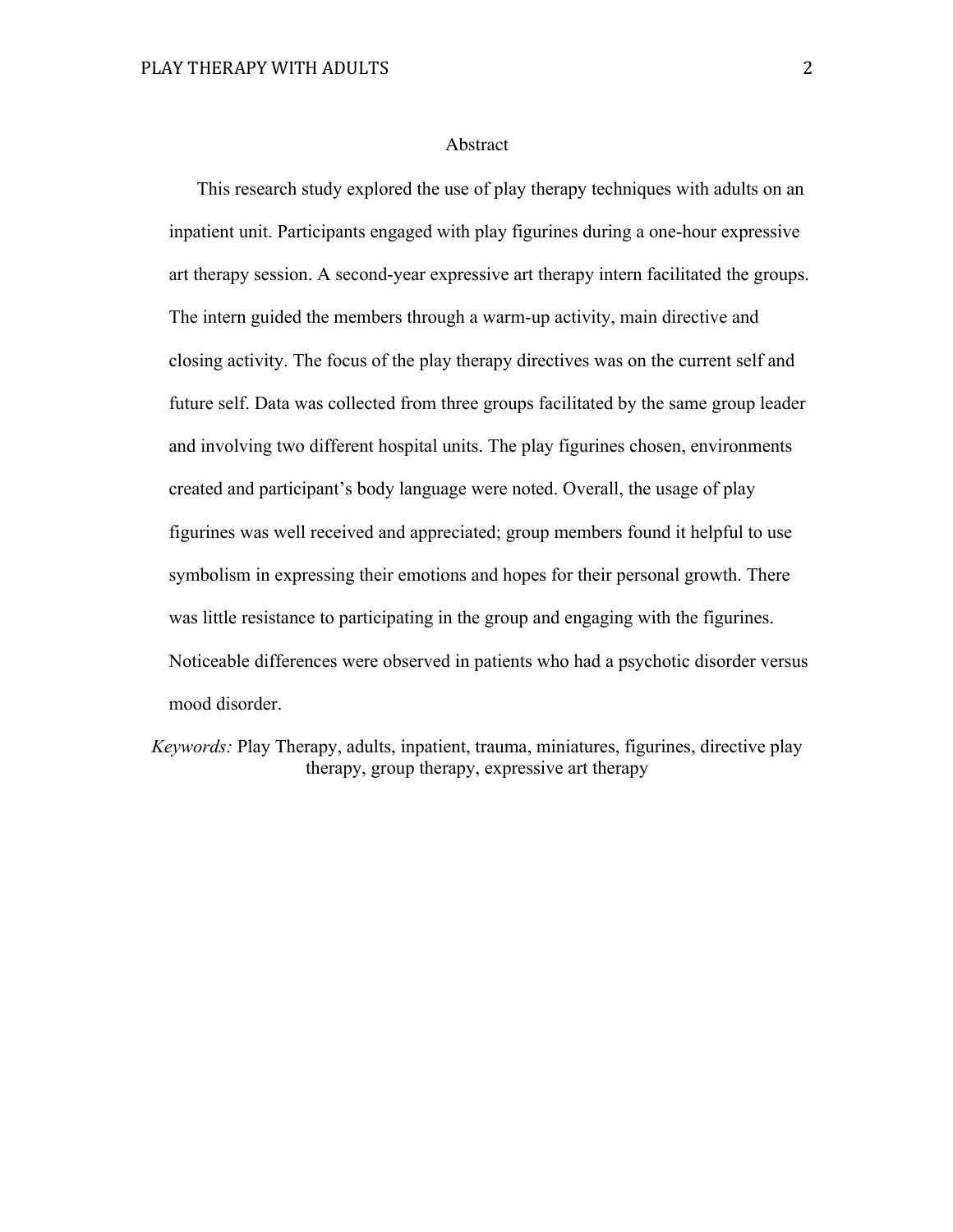#### **Play Therapy Techniques with Adults in an Inpatient Setting**

*"Adults need to play. We are working creatures, we are bonding creatures and we are playing creatures"*- (Kelly, as cited in Schaefer, 2003, p. ix)

This research looked at the implementation of a play therapy approach with adults in an inpatient unit. Play therapy is a widely recognized evidence-based approach mainly used to treat mental illness in children and adolescents. However, the therapeutic medium can also be an effective treatment for adults. Very few studies recognize the potential play therapy has in treating adults with histories of trauma, mental illness and even fewer recognize its presence in inpatient units. Just like children, adults can benefit from the utilization of the two hallmarks of play therapy; symbols and creativity.

Play therapy and the creative arts can provide clients with the opportunity to express the self without relying solely on words. Play taps into creativity and imagination and leads naturally to the use of symbols. Words, themselves, are symbols, but it is easy to become constrained by words, perhaps believing that words are the only way to communicate, and thereby failing to make use of other symbols (Schaefer, 2003). According to Schaefer (2003), Using a variety of symbols is necessary to express feelings, gain a larger perspective, and connect to the inner world.

Miniatures can serve as a vehicle for communication through symbolism, where the client can create their own meaning and truth. Individuals place meaning on objects based on past experiences, and allowing someone to experiment with the process of labeling new symbols evokes a feeling of freedom. "Miniatures help trigger the inner experience and facilitate the expression of feelings, emotions, or situations" (Schaefer, 2003, p. 200). Miniatures require the use of imagination, creativity, and playfulness.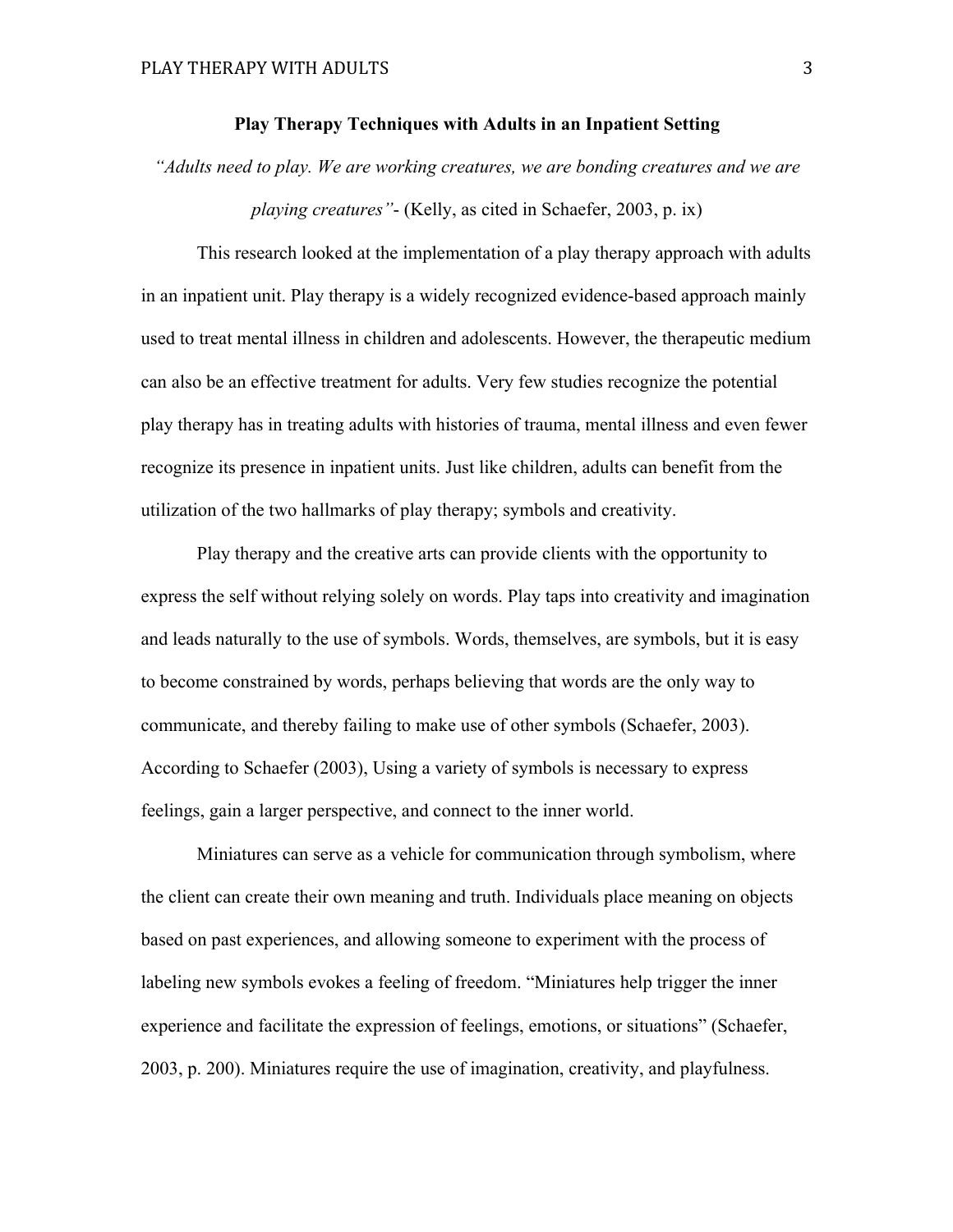These features are not always present in typical therapeutic techniques used with adults. Introducing fun and fantasy can enliven and enrich therapeutic interactions between group members and the therapist (Schaefer, 2003). These elements tap into the client's inner child, opening up and allowing for a new way of being.

#### **Literature Review**

This review highlights the current literature as it pertains to the benefits of direct play therapy interventions with adults on an inpatient unit.

## **Play**

"Play is a universal phenomenon for children around the world" (Niec  $\&$  Russ, 2014, p.3). Play is not just another way of having fun but serves a larger purpose. According to Krasnor and Pepler's (1980) model, play is comprised of four components: nonliterality, positive affect, intrinsic motivation, and flexibility. They believed "pure play" involves all four of these components in varying degrees (as cited in Niec & Russ, 2014, p.3). Within this model both cognitive and affective processes are active. "Flexibility and the use of symbolism and pretend are important aspects of cognitive functioning" (Niec & Russ, 2014, p.4). While, positive affect and intrinsic motivation are important affective processes (Niec & Russ, 2014). Play provides an opportunity for both children and adults to practice skills.

Even though adults may feel as though they have lost daily permission to play, play is incorporated in subtler ways. For example, having conversations aloud with ourselves in preparation for a future talk with someone, or pretending to be someone else to better understand their point of view (Schaefer, 2003). Taking on new roles can help us gain self-awareness and understanding of how we navigate the world. Just as children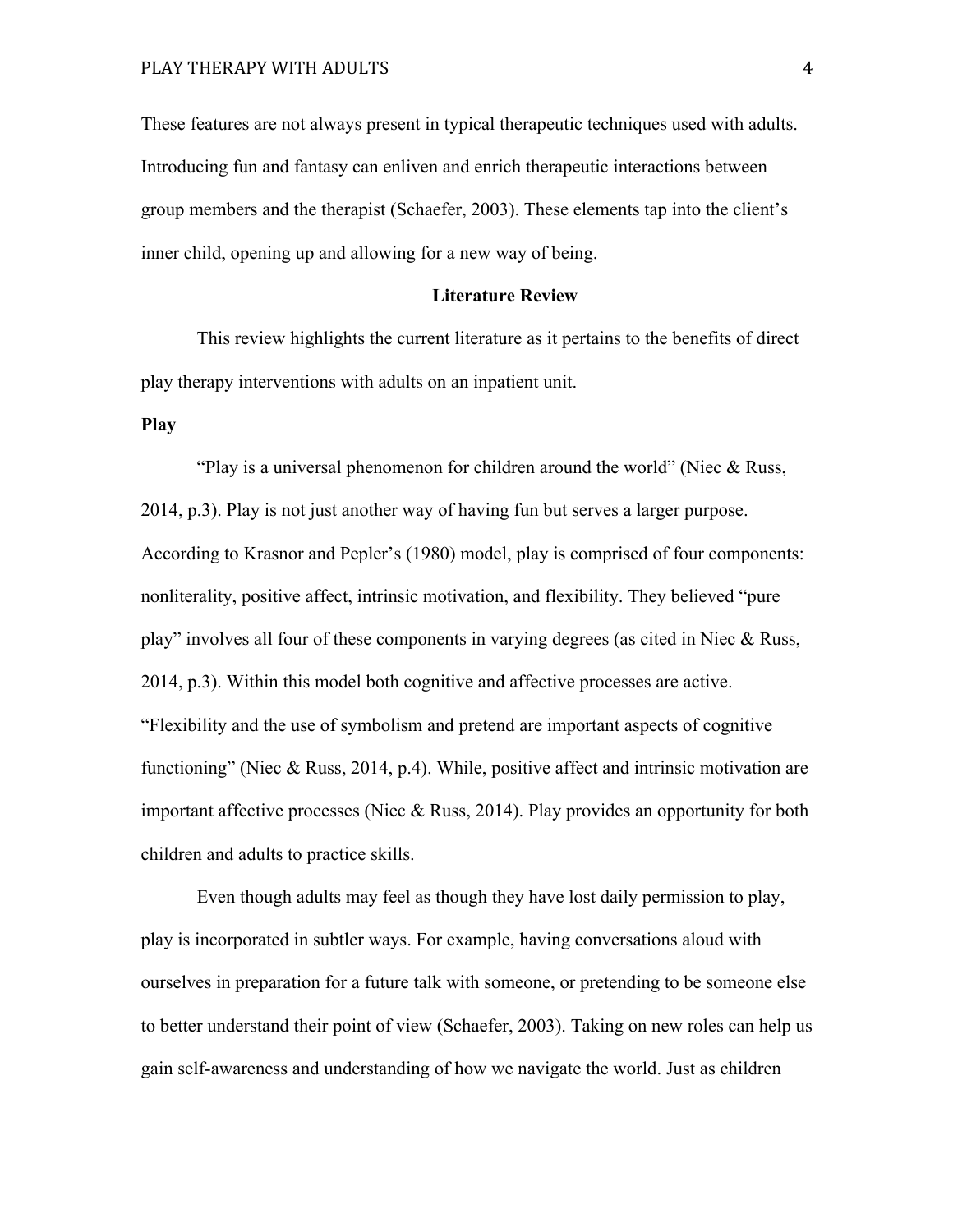play to practice skills, role-play, solve problems and regulate emotions, adults can do the same (Gray, n.d.). Thus, the use of play in therapy could be just as beneficial for adults as it is with children.

## **Play Therapy**

The International Association of Play Therapy's defines play therapy as, "the systematic use of theoretical model to establish an interpersonal process wherein trained play therapists use the therapeutic powers of play to help clients prevent or resolve psychosocial difficulties and achieve optimal growth and development" (Association for Play Therapy n.d., as cited by Motin, 2011). Winnicott (1971) found that "It is in playing and only in playing that the individual child or adult is able to be creative and to use the whole personality, and it is only in being creative that the individual discovers the self" (p.54). Play therapy is the use of the therapeutic powers of play to help clients prevent or resolve psychosocial difficulties and achieve optimal growth and development (Kottman, 2014). Play therapy can include the usage of miniatures, sand tray, games, art supplies, and dolls (Schafer, 2003). It is closely related to the techniques used by expressive art therapists. Just as art, music, and movement touch knowledge that is outside of our conscious awareness, so does play (Bruner, 2000, p.334). For adults, play fosters numerous adaptive behaviors including creativity, role rehearsal, and mind/body integration. Engaging in play or personal creativity has been found to engage the right brain hemisphere.

# **Play Therapy and The Brain**

From infancy through the life span, the right hemisphere is dominant for the nonconscious reception, expression, and communication of emotion and the cognitive and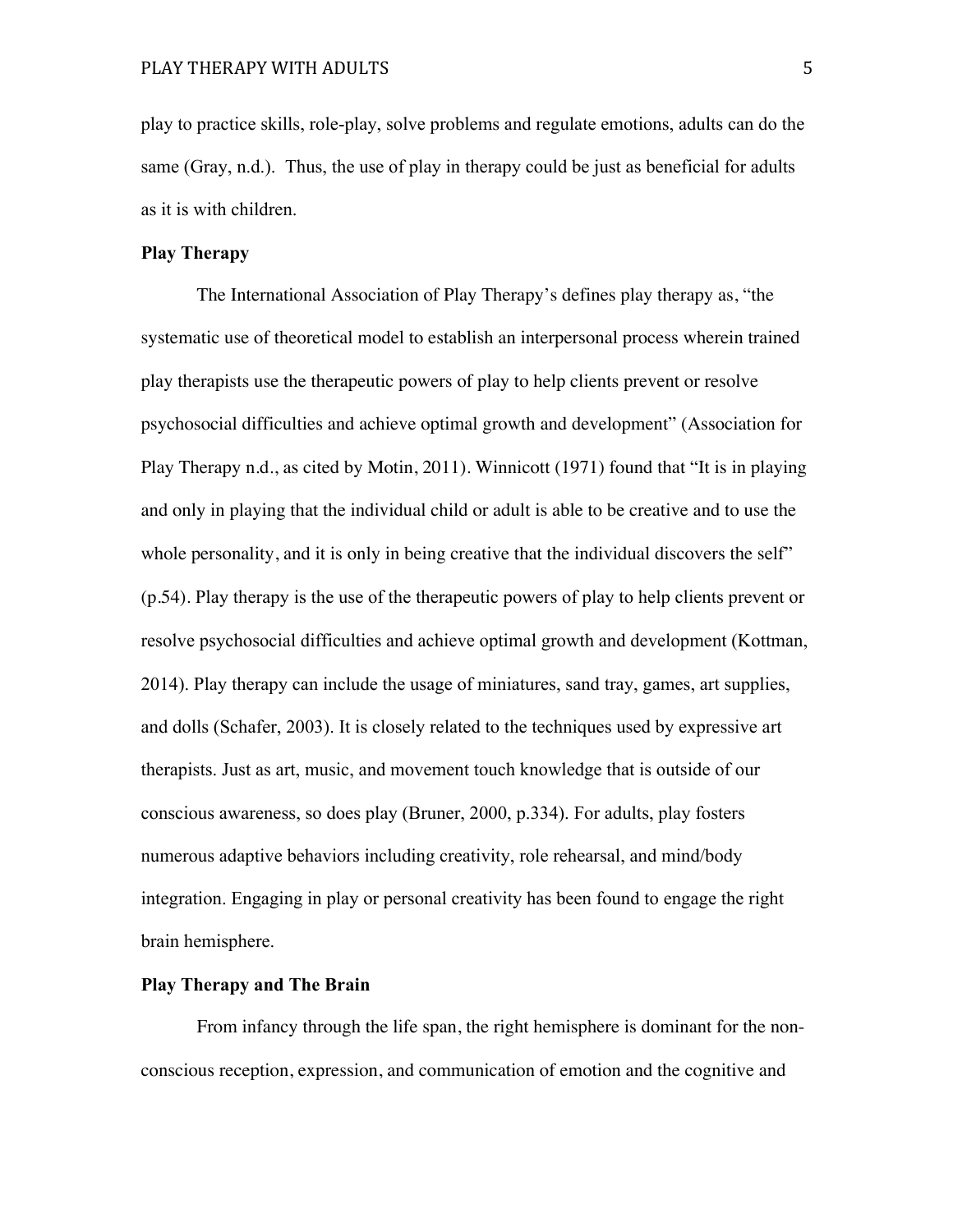physiological components of emotional processing (Schore, 2009). Research shows, engaging in the creative exploration of play activates the right brain hemisphere (Schaefer, 2003). Play is a holistic experience that invites one's total being into the process (O'Connor, 1991). "Play uses both hemispheres of the brain. The left, analytical side is essential in deciding what to do next and how to express oneself. The right, artistic side allows individuals to enjoy the experience of creativity" (Hoffman, 2003 p.5). However, not all play engages this right side of the brain. For play to help address developmental trauma it must engage the right brain, where the original wounding occurred (Gordon, 2014). Not only does play provide critical resources for dealing with stress and the wellbeing of adults, but also repeated play can rewire the brain. Play establishes and reinforces the neural pathways that lead to the development of playfulness (Gordon, 2014). Considering the right hemisphere's role in self-awareness, empathy, identification with others and the processing of self-related material we might hypothesize right-brained play would have beneficial effects (Gordon, 2014).

# **Directive Play Therapy**

Play therapists practice under several different theoretical orientations. These may include; client-centered, Adlerian, cognitive behavioral, integrative, directive and nondirective. Directive play therapy is the approach used in the following intervention with adults on two inpatient units. Other names for this integrative approach include: structured, prescriptive, focused, and non-humanistic (Boswell & Leggett, 2017). "Counselors use directive play therapy to focus attention, stimulate further activity, gain information, interpret, or set limits" (Jones, Casado, & Robinson, 2003). The counselor purposely structures activities in order to elicit imaginative responses from the client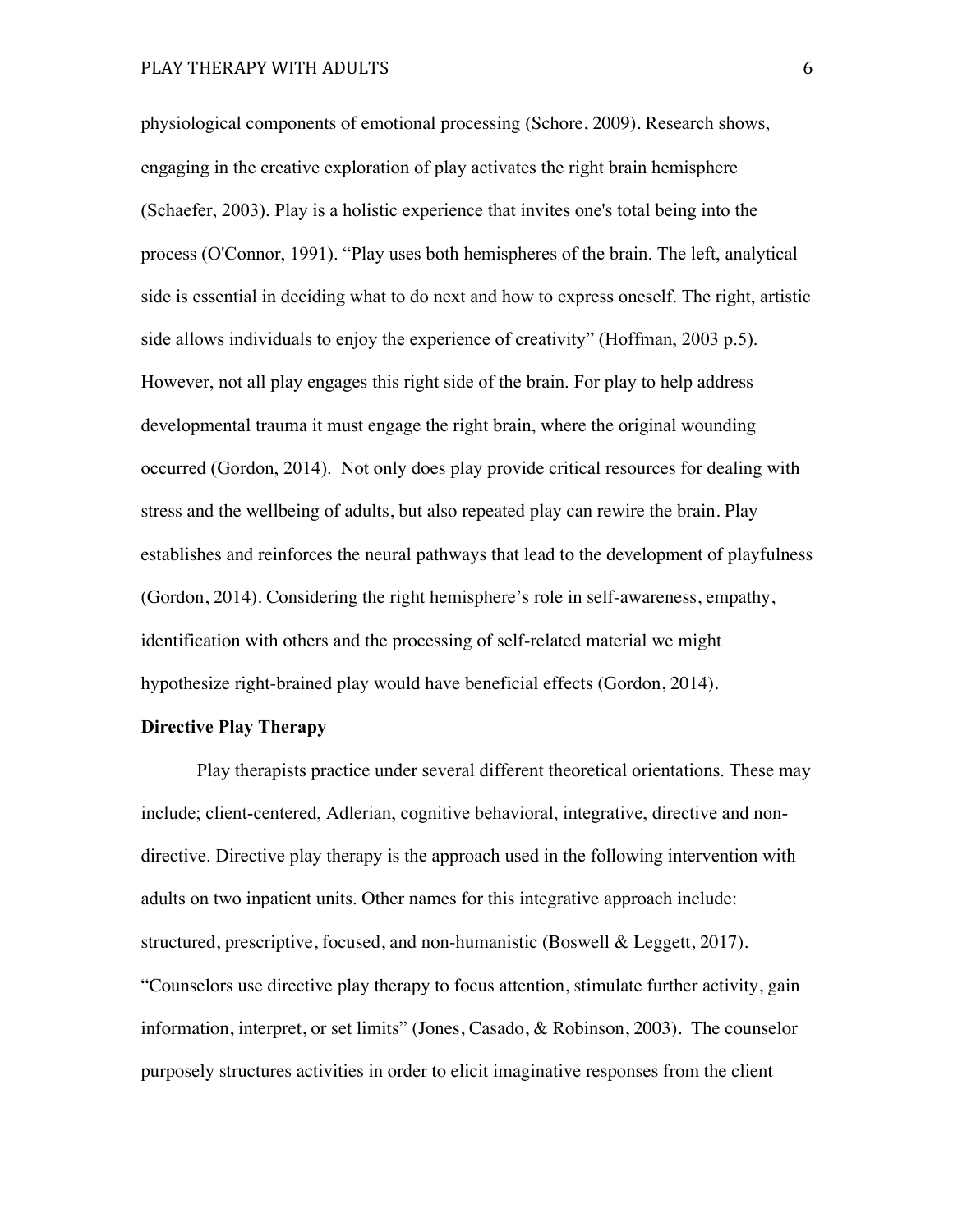(Boswell & Leggett, 2017). The activities chosen cannot be randomly selected and must come with rationale for being used (Hambidge, 1955; Jones et al., 2003). Directed play therapy can be more appropriate for hesitant or 'concrete' adult clients who may fear or not value creative expressiveness or for clinical work when time is limited (Garrett, 2014). Directive play therapy with more literal adult clients also works better in shortterm, solution focused or cognitive-behavioral- based work which can often have a more interpersonal focal point of change (La Bauve et al., 2001 as cited by Garret, 2014).

#### **Play Therapy with Adults**

Hoffman (2003) explores play therapy's ability to cultivate emotional expressiveness in adults through qualitative research. The researcher used unstructured interviews, observations, and documents to come to their conclusion. Emotional expression was defined as, "the ability to voice one's feelings to another individual" (Hoffman, 2003, p.12). The study included eight participants who engaged in a series of five, 20 minutes play therapy activities using the "Bag of Feelings" (Hoffman, 2003 p.4). The "Bag of Feelings" is a play therapy tool that uses 8 different balls that has one of eight primary emotions written on it (Hoffman, 2003). Each subject was instructed to select a ball and tell a story of when they have felt this feeling. The story had to include the use of the subject, be a real-life experience, contain a beginning, middle and end, and include the actual subject's experience when this life event occurred (Hoffman, 2003). Hoffman (2003) claimed, "Play therapy helped the participants become more adaptable and flexible "in the moment" of the play therapy sessions and overall more expressive of some emotions as a result of the play therapy activities" (Hoffman, 2003, p.5). This claim could be connected to the neuroplasticity of the brain, the creation or generation of new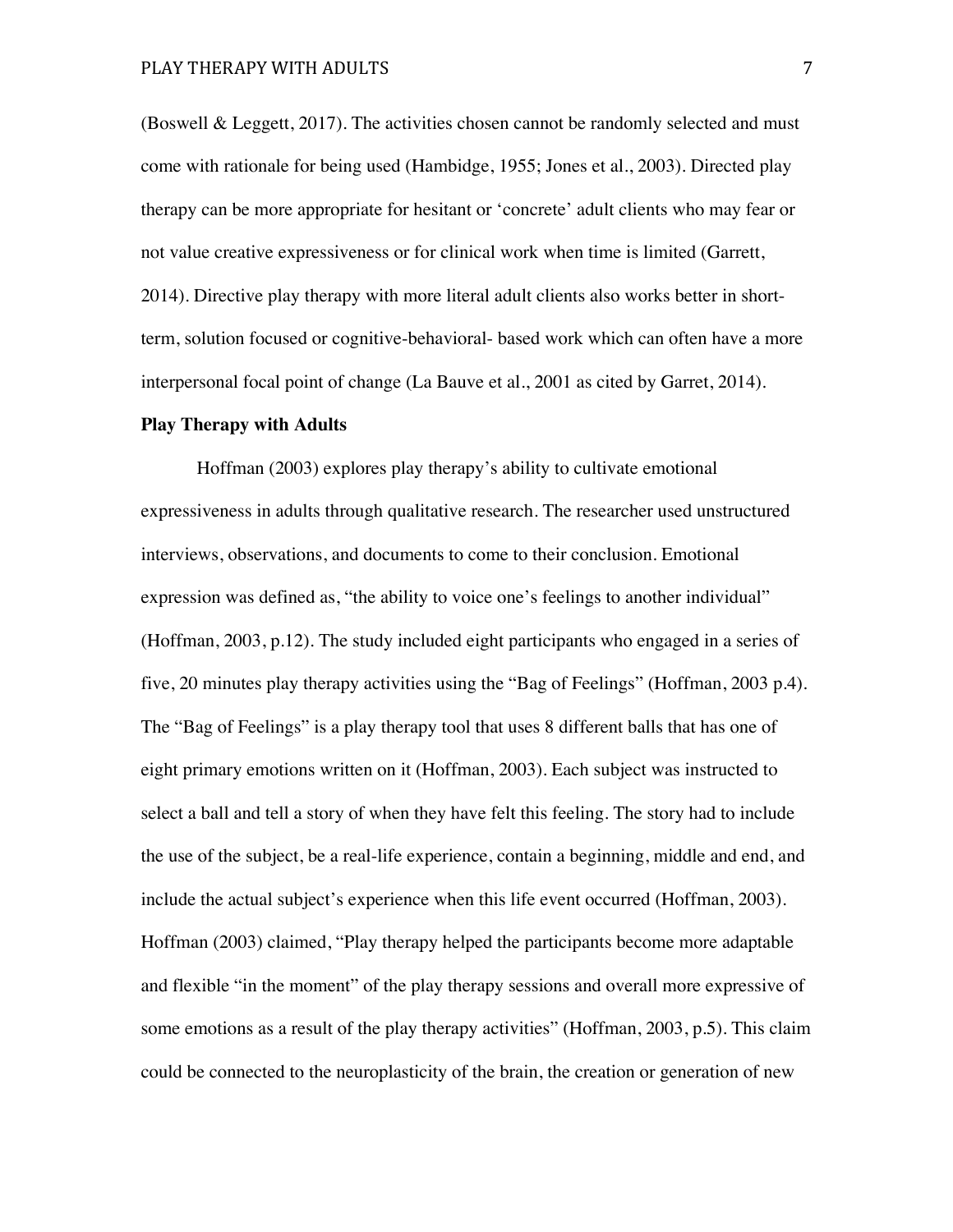connections between neurons due to practicing more emotional expressiveness. Another factor that contributed to the participant's sense of playfulness and emotional expression was their desire to become more emotionally expressive (Hoffman, 2003). "Additional opportunities to practice and to repeat experiences could result in greater emotional expressiveness" (Hoffman, 2003, p. 5). Providing these instances for adults to be more expressive and play with emotions could benefit their overall wellbeing and ability to express them fully. Motin (2011) found similar results in using CBT Play Therapy with adults with depression.

Motin (2011) created a treatment manual using CBT Play Therapy intended for adults with depression ages 18 and up. The manual combines cognitive behavioral therapy, play therapy and other contributing theories from art therapy, psychodrama and cognitive behavioral play therapy. The ten-week treatment manual includes an extensive literature review presenting theory, existing research, and detailed week-by-week sessions. The benefits of art within play therapy is named and appreciated throughout the dissertation. The ability to express emotions verbally can be a difficult task for someone who is unable to or unknowingly unable to express themselves through words (Mortin, 2011). "According to Odell-Miller, Hughes, & Westacott (2006), art therapies provide a psychotherapeutic intervention that enables patients to affect change and growth using art materials to gain insight and promote the resolution of difficulties" (As cited by Motin, 2011, p.51). Motin brings to light the strong connection between what occurs in play therapy, art therapy and psychodrama; claiming that combined they can create an effective treatment for depression in adults. If children are able to overcome emotional distress through play, it can be presumed that what was once utilized as a child should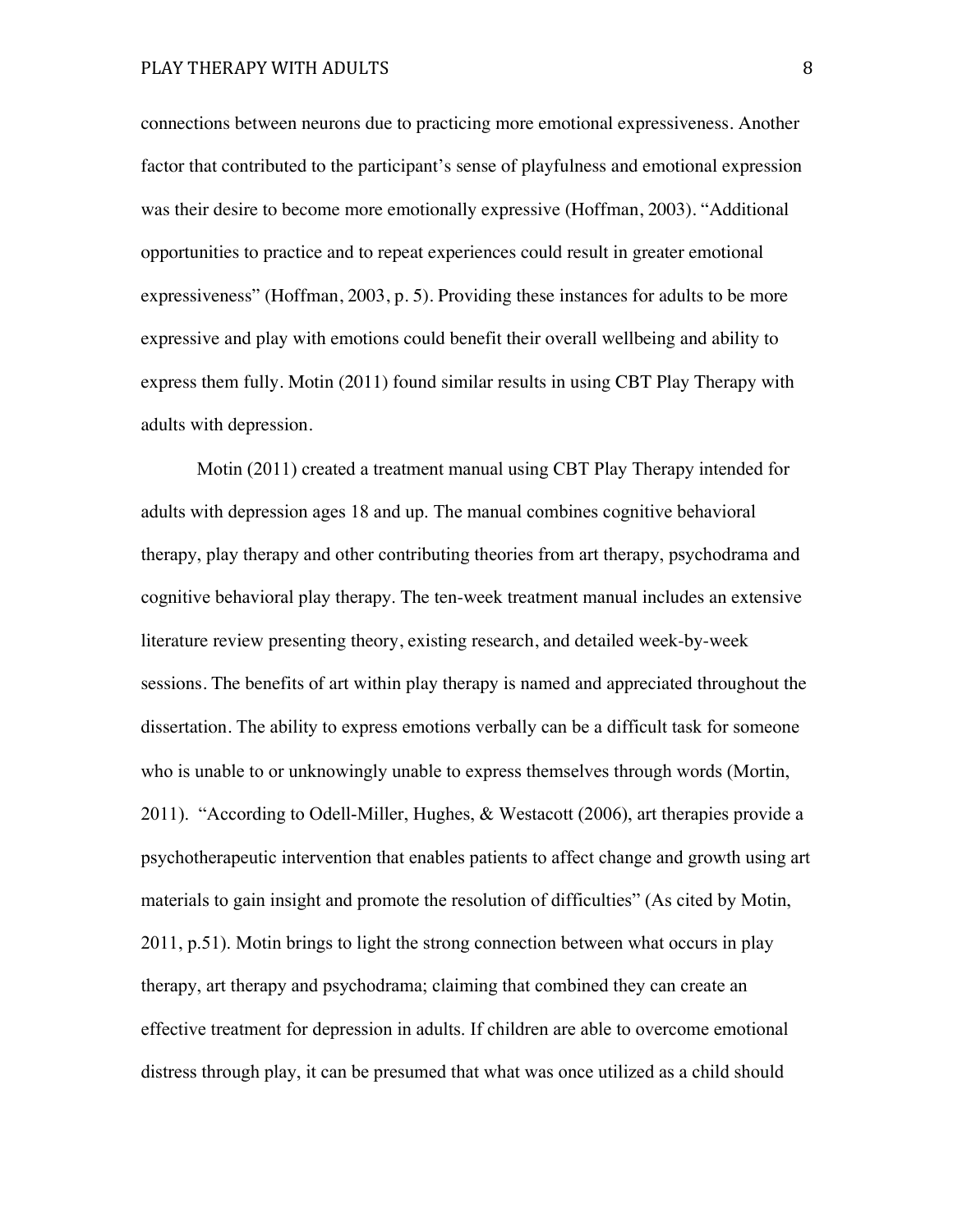still hold significant value as an adult (Motin, 2011). "Play can help in getting the person through the obstacles that he or she is facing within themselves preventing them from getting to the next stage in their development. The foundation of play is important for development not only in youth but adulthood as well" (Motin, 2011, p.65). By reintegrating play into an adult's life one could potentially reinforce their ability to overcome depressive states by utilizing old methods of problem solving and expression that were once used in their childhood play (Motin, 2011). This is closely related to the findings of Hoffman (2003), in that play therapy can create another means for communication of emotions and allow for greater expression of emotional states.

Katharina S. Bruner (2000), MA, ATR shares her first-hand experience leading a play therapy group with adults on a short-term inpatient unit, her findings are presented as a case-study. The group of adults she worked with "were mostly going through depression or stress due to a life crisis" (Bruner, 2000, p.333). The five women and one man who came to the group had known each other for at least a week when the session occurred. The members had attended music, art and talk therapy groups together where they shared personal stories and struggles. They were invited to engage in a playgroup where Bruner (2000) provided them with different shaped blocks, little animals, people and toy furniture. She invited them to sit around the toys laid out on the floor and do whatever they wanted. As the play began and the group members started creating their very own worlds, Bruner (2000) asked questions that guided the play. These questions explored the strengths of the scenes created and asked what they could learn from the miniatures in front of them. She pointed out the "child's delight" she saw in their eyes,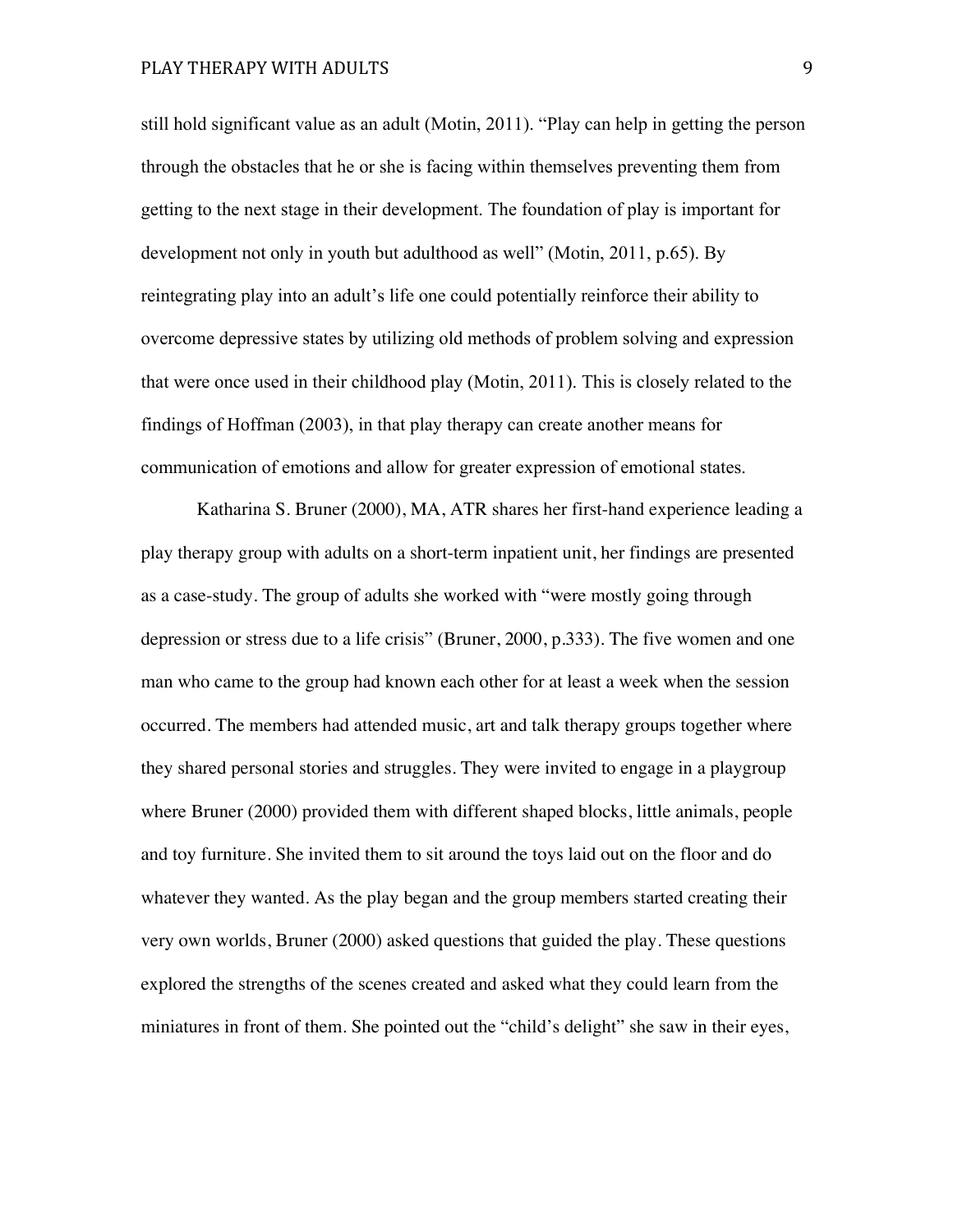and patients remarks such as, "This was fun" or "I thought we were just going to play" (Bruner, 2000, p.336).

The paper provides specific details regarding the client's experiences within the play; what they created with the blocks, and what was said or discovered within the play. Bruner (2000) states, "In a setting like our hospital, where people generally stay for a short period of time, the important issues become evident in just one play session. You get to the heart of the matter right away. That is one aspect that makes play therapy such a powerful tool" (p.337). Bruner recognizes the opportunities for growth and movement play therapy provides. In the first session a man used a black panther to express death and his suicidal ideation. In the second session the panther became the symbol of protection guarding his fortress. Finally, in the third session the panther became the symbol of life and hope. This experience illustrates the shift within the self that can be communicated through the usage of miniatures. Bruner (2000) was able gain knowledge about the internal world of her clients, by making symbols and play techniques available. The following research by Marston and Szeles-Szecsei (2000), also shares this benefit of getting to know clients better through play. Observed behavior during play can provide the therapist with valuable information.

Marston and Szeles-Szecsei (2000) present play therapy interventions that were used with older adults in residential settings. The play therapy approaches discussed were helpful in overcoming obstacles in therapy and assessment (Marston & Szeles-Szecsei, 2000). The obstacles could have stalled progress in treatment indefinitely, and the usage of play directly confronted many of these problems. Each of the approaches mentioned included playing games (checkers and cards) with the residents; in specific instances this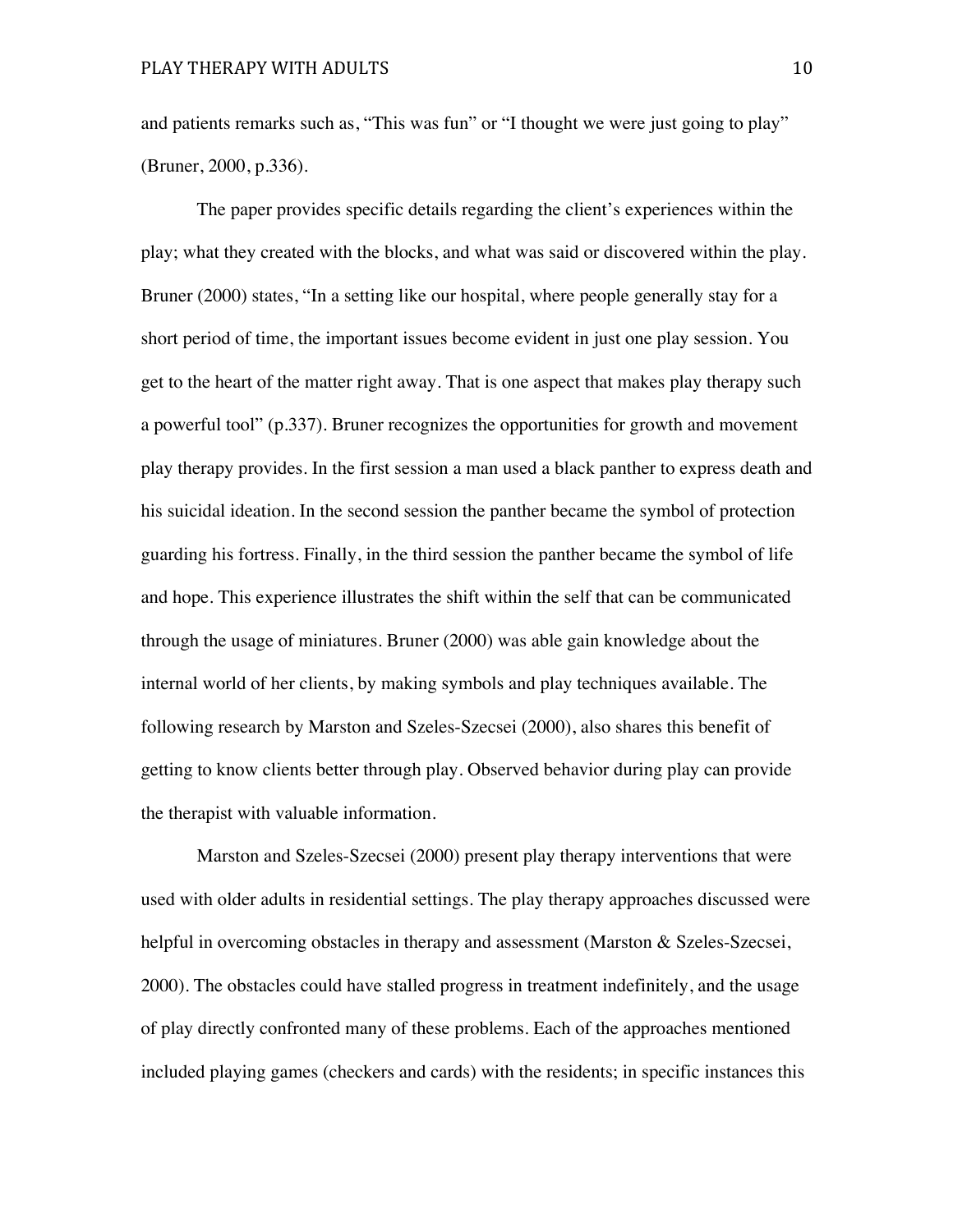helped with expression, decreasing resistance, and cognitive assessment. Marston & Szeles-Szecsei (2000), presented a time where playing cards with a resident gave the therapist a clearer picture of where their anger and frustration came from. The resident was upset with his recent changes in cognitive functioning, and the card game served as an example of this problem. He had trouble comprehending the rules he had previously understood. This allowed the therapist to better help the resident adjust to their cognitive losses and inform the staff of more useful ways to help him express anger. The researchers mention the importance of sharing the purpose of play to the clients and others involved in their care. "Otherwise, there may be some difficulty if the resident describes the therapy session to these people as a time when the resident and therapist "play games" (Marston & Szeles-Szecsei, 2000, p.124). This is an important difference to note in the usage of play therapy with adults versus children. Similarly to Marston and Szeles-Szecsei (2000), Olson-Morrison (2017) took a less directive approach in the treatment of their client. They too take into account developmental age and building mastery through card games.

Olson-Morrison (2017), demonstrates the application of Integrative Play Therapy (IPT) with a 43-year-old woman with a history of childhood interpersonal trauma. IPT incorporates evidence-based, directive methods in trauma treatment with developmentally appropriate, insight-oriented, and nondirective models of play therapy (Drewes et al., 2011; Green & Myrick, 2014, as cited by Olson-Morrison). This approach allows the therapist to adopt both nondirective and directive approaches to play therapy. Using non-directive techniques in the beginning stages can be helpful in handling initial resistance to play. "The play is not imposed on the adult, just as talk therapy is not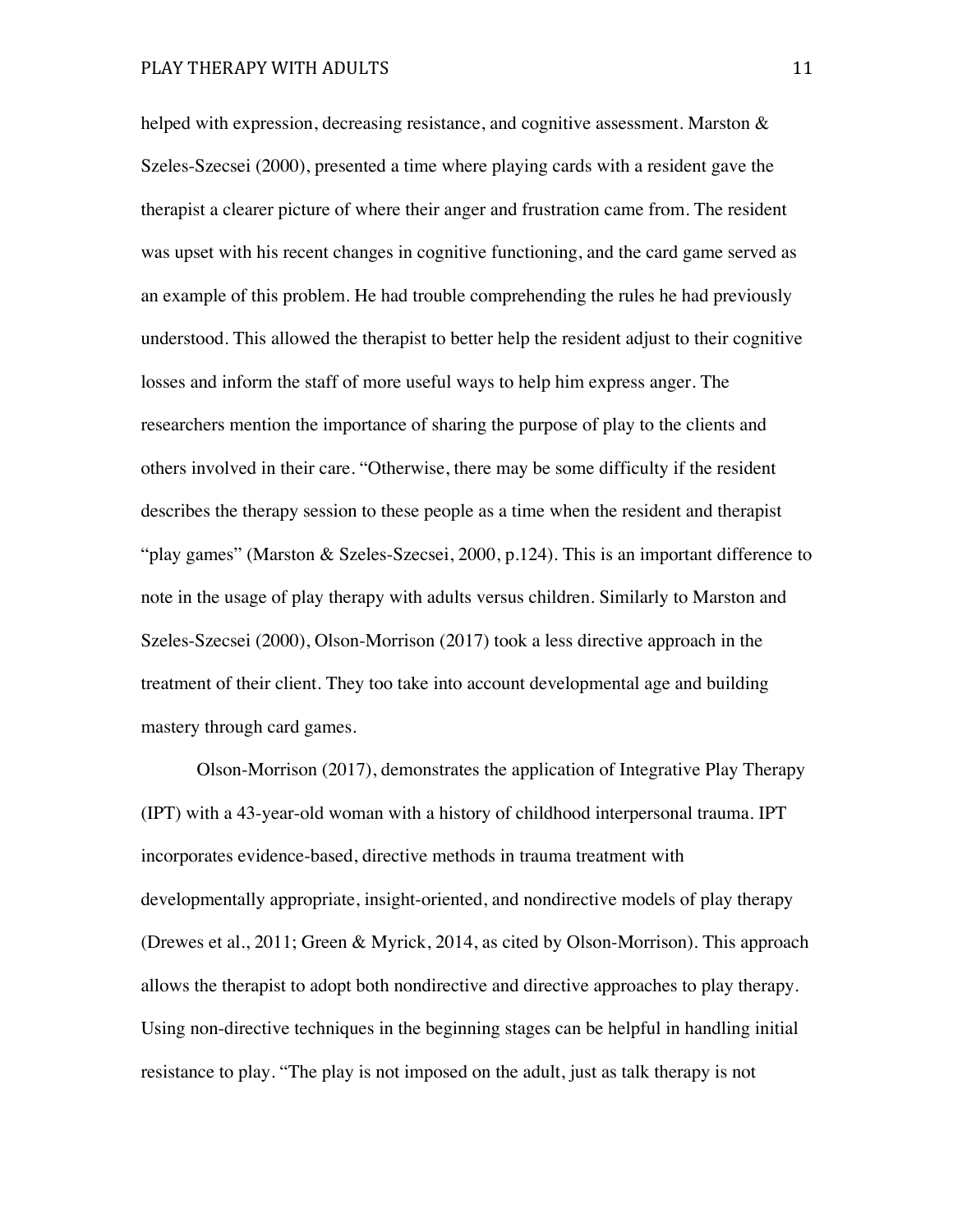imposed on children in the play room" (Olson-Morrison, 2017, p.176). The therapist allows the client to take the lead yet still provides options for using play to meet therapeutic goals. A directive approach helps structure therapy in order to teach coping skills or affect regulation.

Olson-Morrison's (2017) case presentation of Antonia included her background and phases of therapy. The therapeutic phases were: safety, relationship building, mastery, integration of traumatic events and termination. Antonia was diagnosed with Bipolar Disorder and Borderline Personality Disorder, her chief complaints were feeling depressed, irritable and anxious. Creating safety for Antonia was marked as the first therapeutic task. This was done through an initial nondirective approach where she was free to explore the play space and engage in play on her own. Once safety was established within the therapeutic relationship it was time to work on Antonia's treatment goals. Emotional regulation and stabilization was worked through with the usage of feeling cards and play figurines. "With minimal prompting, Antonia decided to use feeling cards. She chose a card with a face and associated feeling, and she played out a story related to the feeling with the miniature figurines of her choosing" (Olson-Morrison, 2017, p. 179). This led to her being able to label her own feeling states and accompanying bodily sensations. Within Antonia's treatment card games were introduced to build mastery and neutralize the intensity of her emotions so she was able to verbalize her feelings and connect with the therapist (Olson-Morrison, 2017).

By the sixth month of their time together Antonia was ready to approach the topic of traumatic events. With sand tray and miniature figurines Antonia played out her trauma stories, where she was able to include sensory and emotional content in her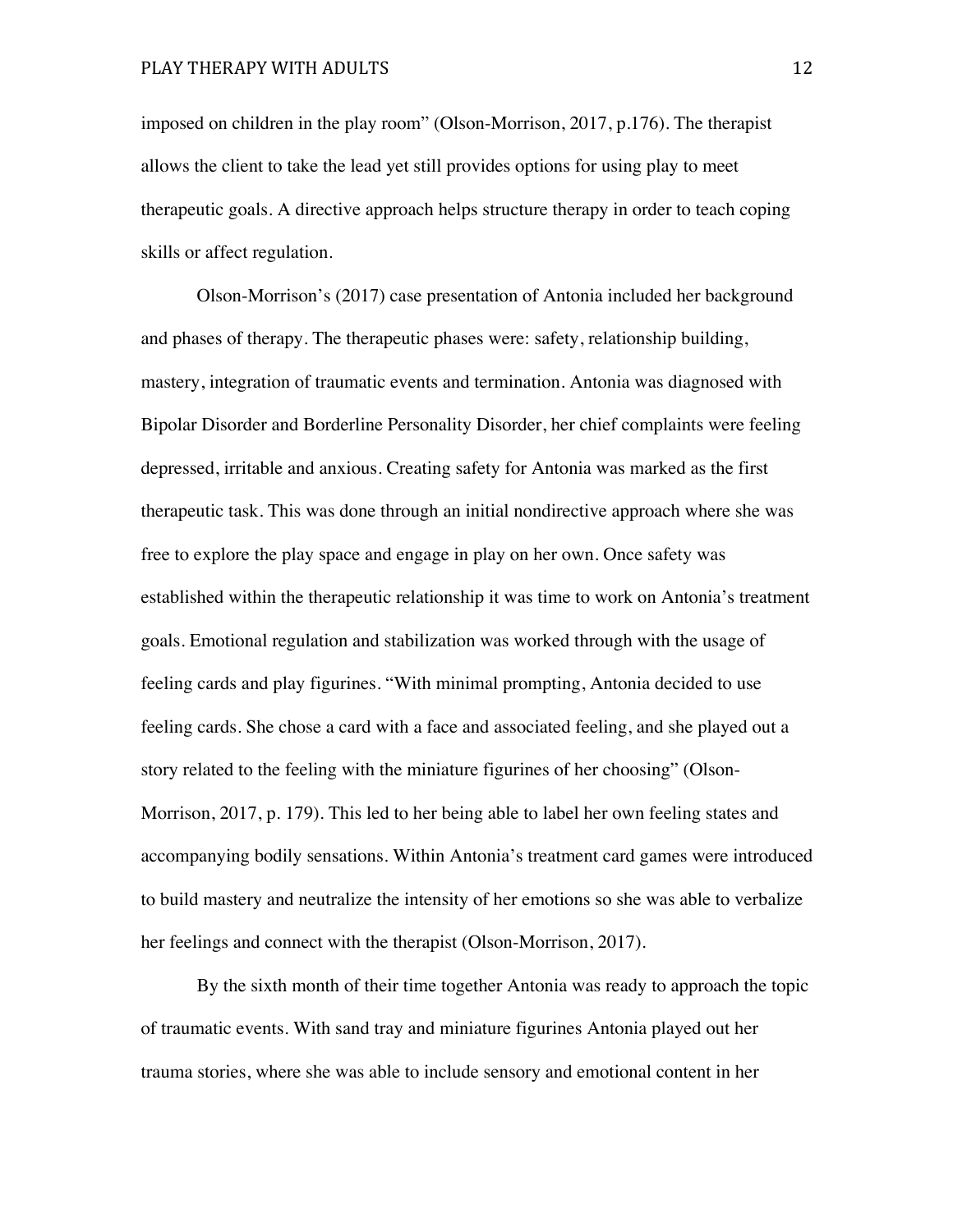narrative. Play served as the primary medium through which she was able to gain confidence and mastery over her trauma (Olson-Morrison, 2017). "This case study highlights the importance of choice and collaboration throughout the treatment process" (Olson-Morrison, 2017, p.180). As the client regained developmental milestones she was able to tolerate more directive and talk-based therapeutic approaches. Integrating play therapy into trauma treatment with adults addresses developmental deficits resulting from complex trauma. Play therapy has the capacity to be a safe, nonthreatening and expressive medium within a strong therapeutic relationship. Doyle and Magor-Blatch (2017), conducted similar research with the addition of sandplay therapy.

Doyle & Magor-Blatch (2017), explore the therapeutic tool of sandplay, which uses figurines placed into a tray of sand. This technique creates a dialogue between the client's conscious and unconscious pieces of the psyche. Sandplay is described as a versatile tool that can be used with many client groups even though much of the literature focuses on use with children (Doyle & Magor-Blatch, 2017). It has been used effectively with adult survivors of trauma, and PTSD, dementia, and substance use (Doyle & Magor-Blatch, 2017). Using a case study design they examined the efficacy of sandplay therapy for a 52-year-old woman who presented with a range of difficulties stemming from childhood abuse.

The client, Mrs. A, had a diagnosis of bipolar disorder and reported dissociation, depression, anxiety, a poor sense of self, and an inability to "sit with stillness" (Doyle & Magor-Blatch, 2017). Overall, the researchers found that the client's measured psychological well being increased after 10 weeks of sandplay therapy. The study took into account both quantitative and qualitative measures, including the clients own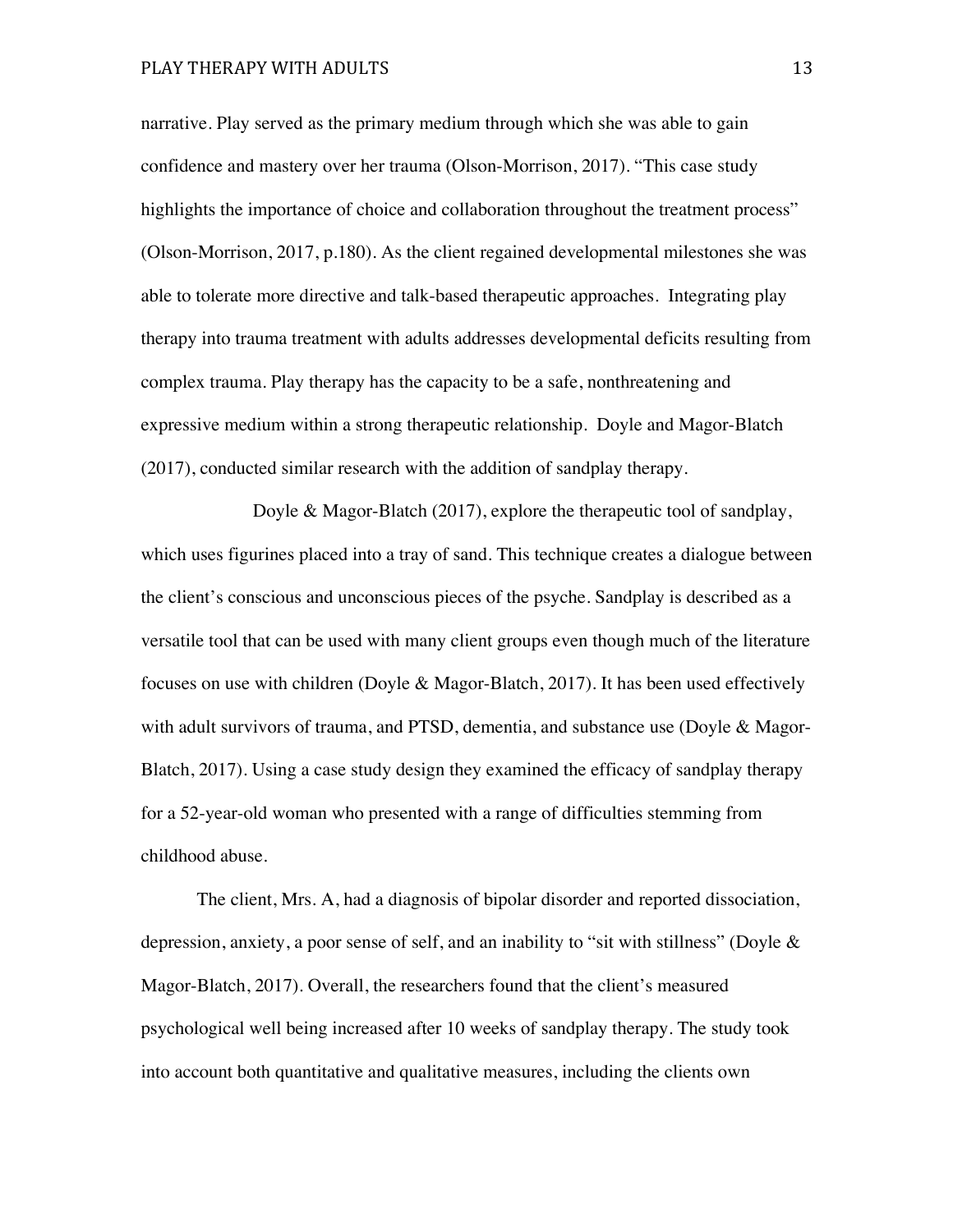perception of the therapy's efficacy and value. Mrs. A reported an overall decrease in depression with a 12.6% improvement on the BDI-II. She also had a 4.7% reduction on the DASS Depression Scale and her stress score improved by 23.8%. She did however show a small increase in symptoms of PTSD (4.7%) and anxiety (17.4%). These increases were attributed to two highly stressful family events during the break of completing therapy and the quantitative measures.

Mrs. A "reported sandplay to be less intrusive than other therapies," and it provided a form of expression beyond verbal language (Doyle & Magor-Blatch, 2017). Sandplay allowed her to find a place outside of herself to explore and place her issues. As she left sessions she noted, something in her subconscious had "shifted" and often felt "happy" (Doyle & Magor-Blatch, 2017, p.19). The play miniatures allowed Mrs. A to externalize her issues without words in a way that made them believable and feel safe. The quantitative and qualitative approach in this research is appreciated and valued. It gives a greater picture of what the client's experience of the 10-week sandplay therapy was. The researchers noted that the study was only one participant and therefore, the findings cannot be generalized (Doyle & Magor-Blatch, 2017). Due to the successful results of this study it supports the notion for future practice of sandplay therapy with adults.

#### **The Therapist**

Successful therapy begins with the therapist. The therapist's approach in introducing and using play therapy within group and individual therapy is crucial for its success and positive impact on clients. According to the literature, there are several key qualities a therapist should exude when running play therapy sessions. These qualities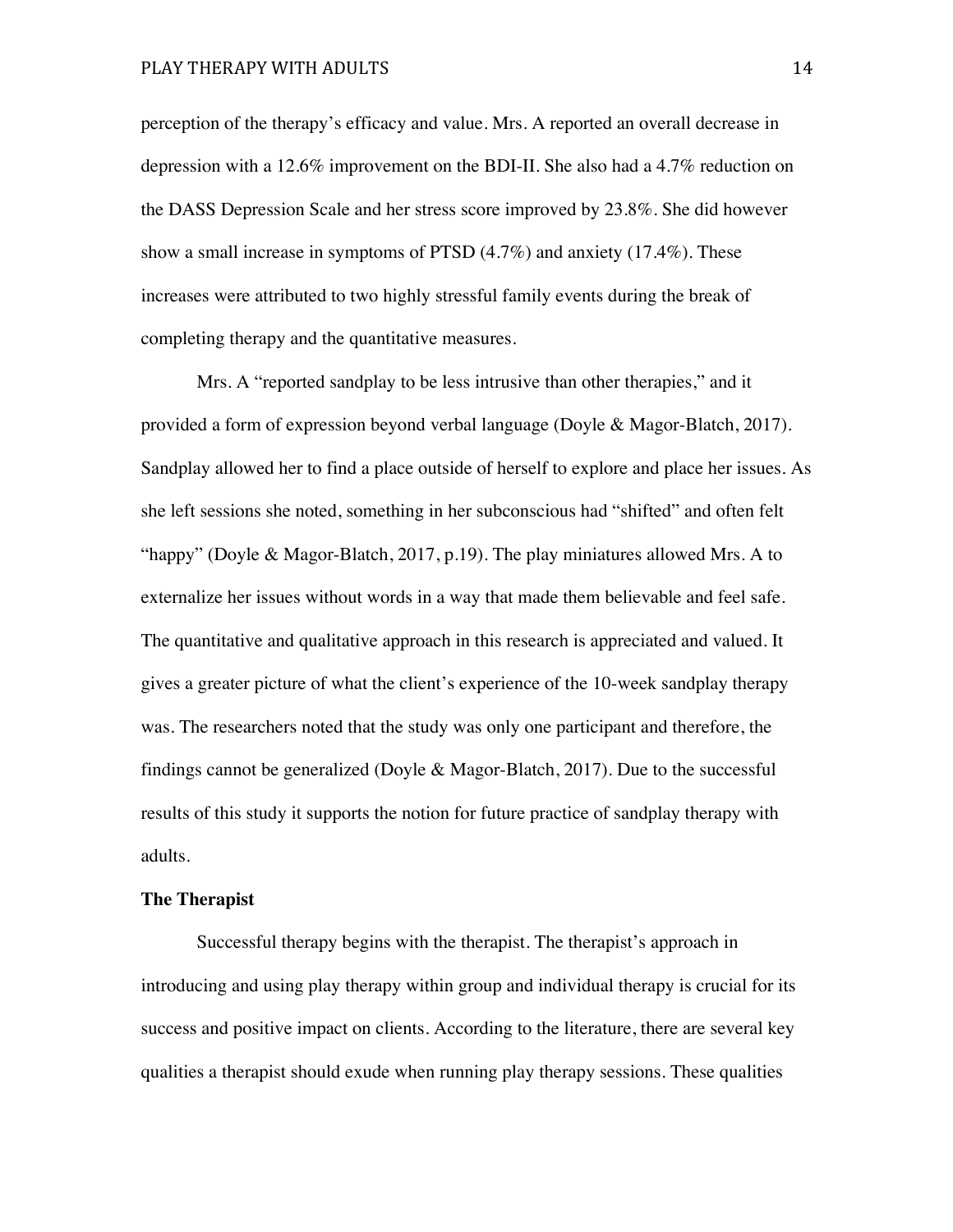include empathy, genuineness, unconditional acceptance of the client, consistency, courage, confidence, and relaxation (Axline, 1947). These qualities can be shown in nonverbal and verbal ways. The nonverbal core skills include leaning forward to demonstrate openness, appearing interested and comfortable, making eye contact and head nodding. Attunement is another skill the therapist must hone; this includes showing expression and tone congruent with the client (Boswell & Leggett, 2017). "The play space, the group setting and the presence of the therapist provide the limitations, the boundaries, the container" (Bruner, 2000, p.337). The creation of safety by the therapist enhances the client's freedom to play. The therapist sets the tone, provides the materials, defines the play space and invites creativity to flow (Bruner, 2000, p.337). Within the play expressions of the imagination can manifest and be received, understood and appreciated by the therapist (Stone, 1980). The therapists approach needs to be taken into account when looking at the use of play therapy techniques with adults. The approach will affect whether the client(s) feel(s) safe and willing to participate.

## **Therapeutic Approach**

Resistance is to be expected in the introduction of play therapy to adults due to its association with children. Establishing an environment where the client feels safe and accepted is the first step in building the relationship between therapist and client. Therefore, it is important to give the client permission to choose play as a course of healing, giving them choice in their treatment course (Olson-Morrison, 2017). This is a large distinction between how play therapy is approached between adults and children. Clients should feel a part of their treatment plan and in control of its course. Olson-Morrison (2017) states, "the therapist upholds developmental sensitivity in that when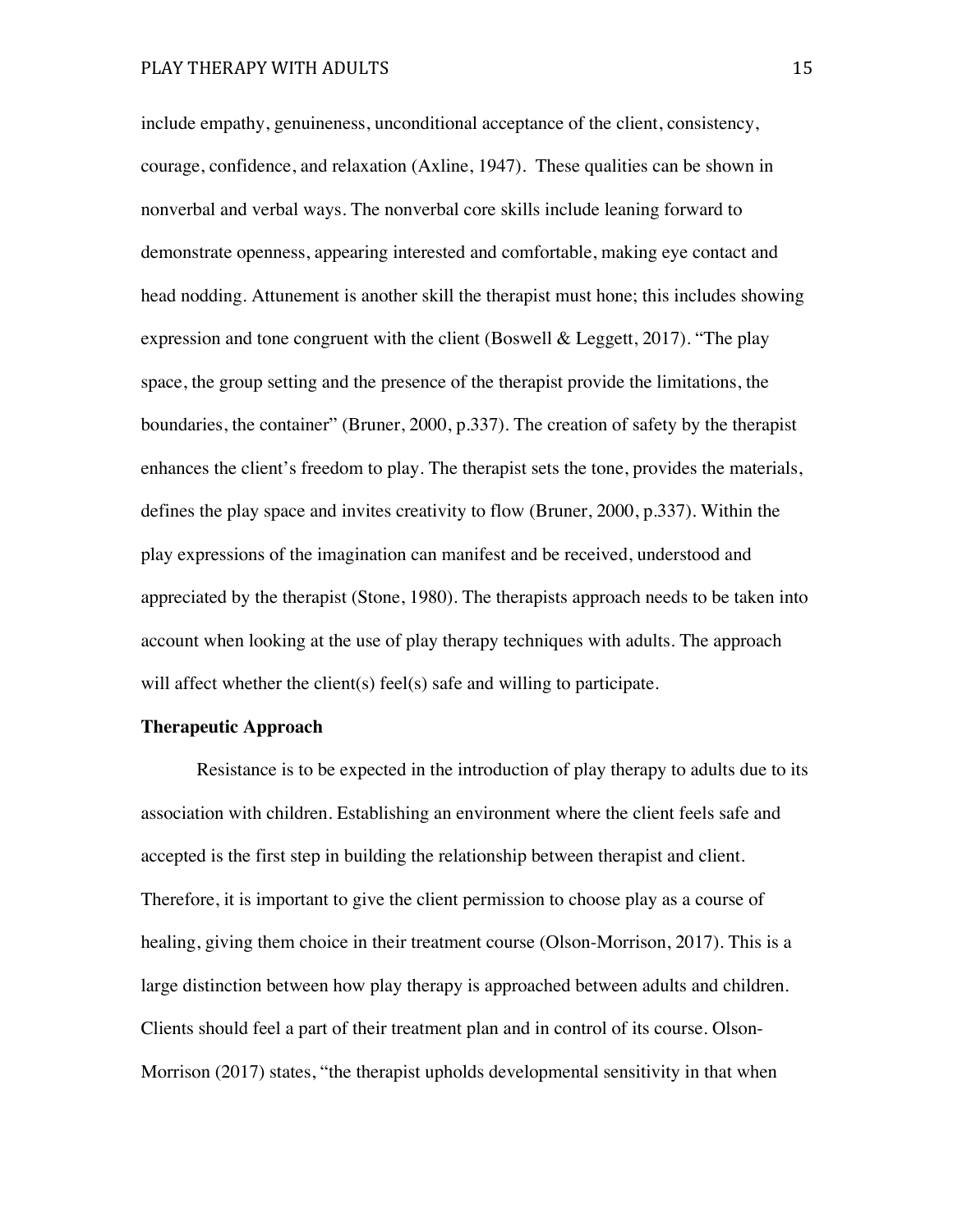adults progress through treatment, the therapist may offer play-based activities to support social, emotional, and cognitive developmental remediation" (p.176). The therapist must accept the client exactly how they are and support the use of both talk and play modalities for healing and growth (Olson-Morrison, 2017). The therapists approach and selection of materials are to be purposeful and appropriate for the population being treated.

#### **Selecting Materials**

Materials provided must be chosen purposefully and include a variety of symbols from varied categories (Leggett & Boswell, 2017). However, according to Landreth (2012), limiting the number of toys and materials does not stifle the range of feelings and messages that can be communicated. The selection of toys and materials will vary depending on a number of issues including the counselor's theoretical orientation, personal values and ideas, space and budget (Nash & Schaefer (2011), As cited by Leggett & Bosewell (2017), p.4). The key to the selection of toys and materials for directive play therapy is a focus on the need of the client. The therapist needs to be aware of the goal of the session and what it is meant to provide.

## **Methods**

Before running the very first play therapy group on the unit it was decided how data would be collected. Notes were to be taken directly after each session to ensure their accuracy and leaving minimal room for error. These notes would include the figurines chosen for both the warm-up and main directive. The environments the clients chose for their directive would also be recorded. Lastly, it was important to record any remarkable responses or body language observed. These sessions were also discussed within clinical supervision once a week. This was where the group facilitator could express any concerns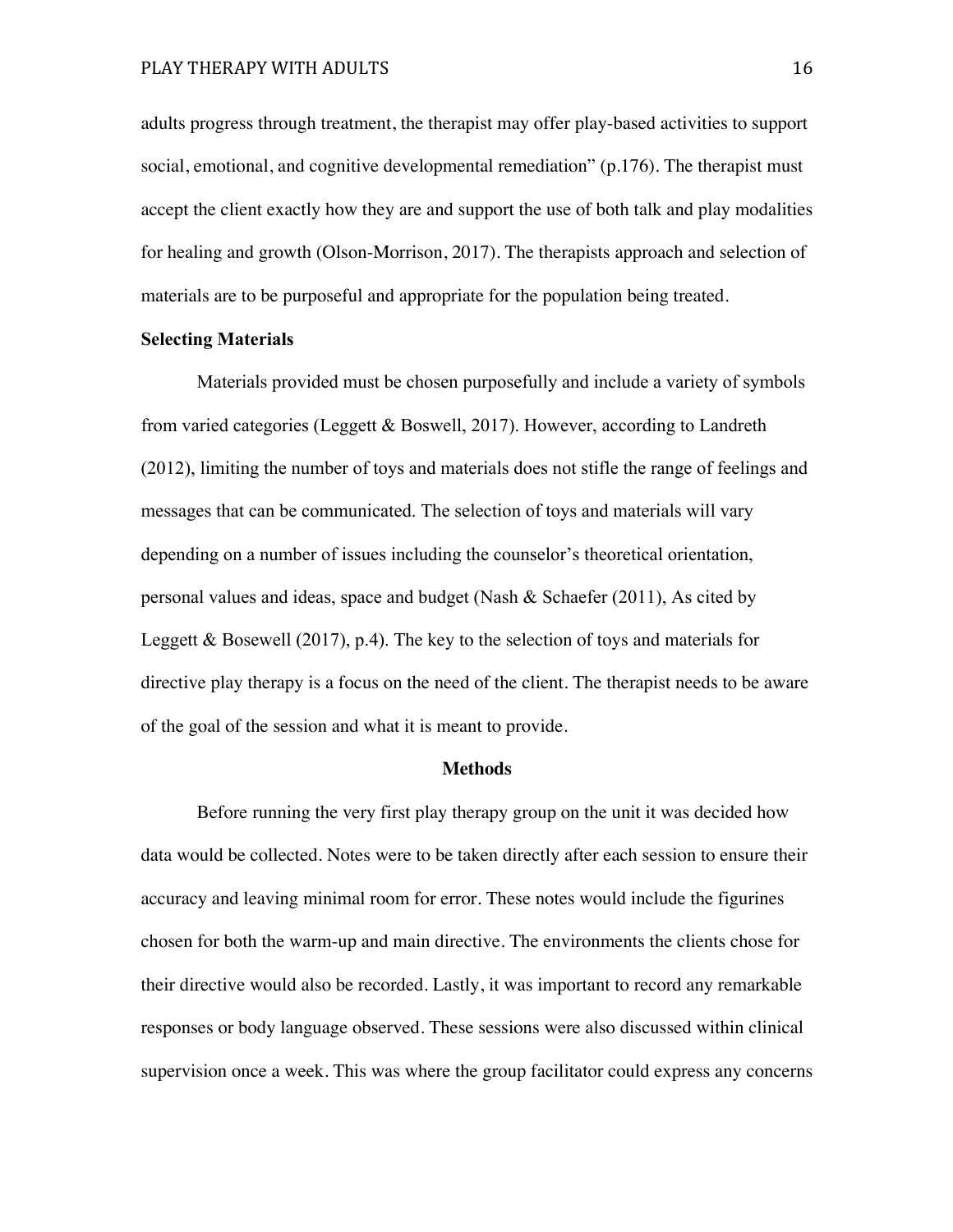or work to solve problems with another expressive art therapy clinician. Supervision was used to ensure there were no major changes that needed to be made to the group curriculum.

This research was conducted over the span of four weeks collecting data from four different groups. After each group clinical notes were taken noting the patients behavior and presenting mood. Personal notes were also made to note more specific responses such as what figurines were chosen body language and remarks about the overall use of play. The data collected was then placed into a table noting the number of times each figurine was used. For three of the sessions all of the same figurines were provided to the group participants. During the fourth session the clients were deliberately given pieces of paper with the description of the figurine rather than the physical object. Differences and similarities in responses were observed and recorded for further discussion.

## **Designing the Intervention**

In the process of designing the group play therapy intervention several pieces of research were considered following the literature review. Each piece of the intervention was carefully selected with clinical reason. The intervention begins with a warm-up question that places them into the play space and invites them to experiment with role.

In general, drama therapists begin group or individual session with a warm-up. The purpose of the warm-up is twofold. First, it helps to move the individual into a creative, playful state, loosening up the body, engaging the imagination, and establishing connections among group members. Second, it helps each individual invoke or locate a role (Schaefer, 2003, p. 21).

The intervention utilizes structured play therapy, which includes specific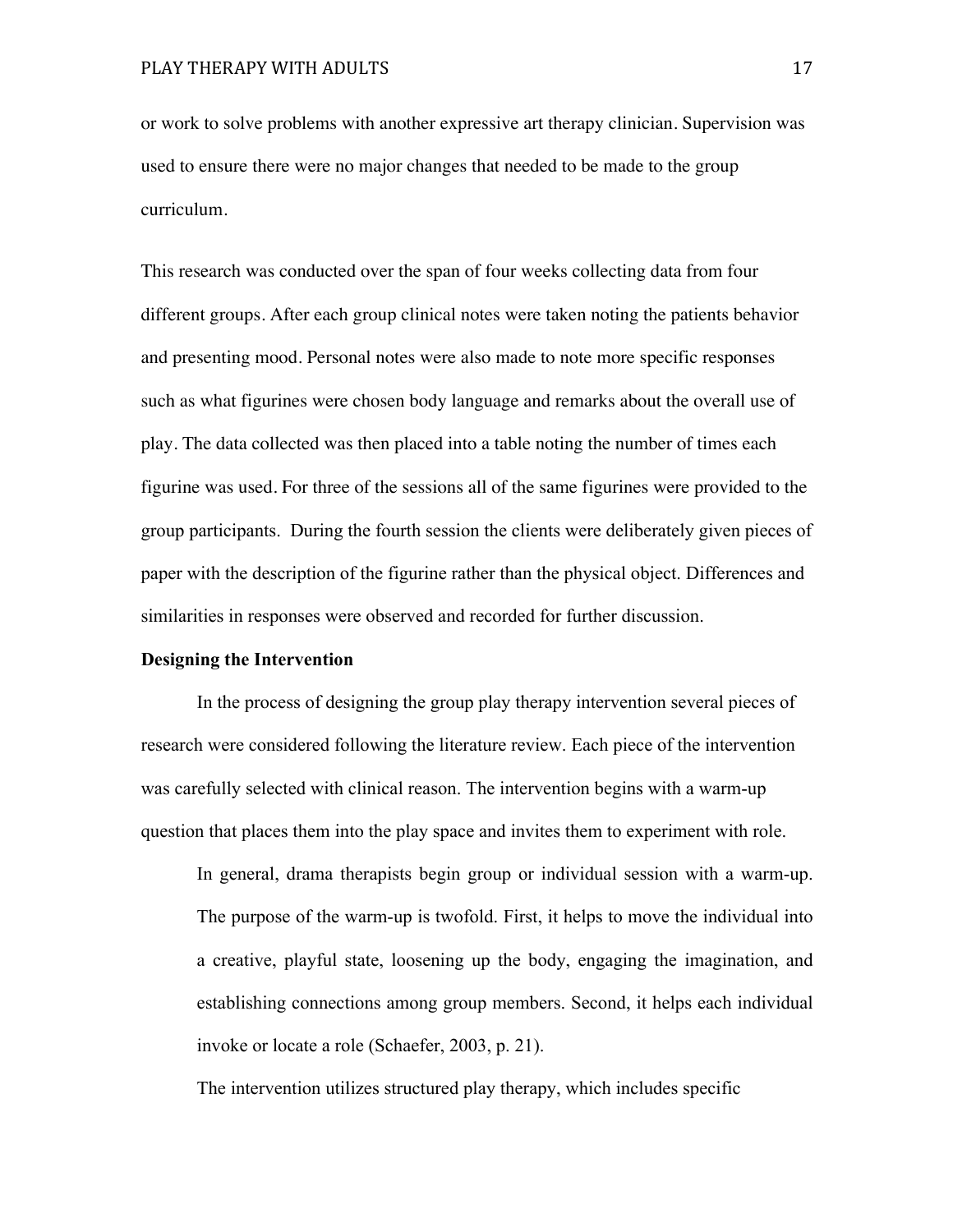directives giving permission for the participants to play (Casado, Jones & Robinson, 2003). The group was planned with the purpose of offering the opportunity for selfexploration, engaging with play, and using one's creativity and imagination. The directives given during each session provided structure as well as freedom for expression. Miniature figurines allow for a level of distance between self and its suffering. The group provides the opportunity for feelings and emotions to be placed onto a symbol chosen by the participant.

A majority of the expressive art therapy groups facilitated on these units have a specific objective and directive planned beforehand. Having similarities between each group provides clients with a feeling of safety and containment. This is due to knowing what is expected of them. Each group begins with introducing yourself and answering an opening question, and ends with answering a closing question. The intervention used was designed with this group structure in mind. When planning more specifically the play therapy intervention, it had to be developmentally appropriate for clients to receive the most benefits from the experience.

#### **Participants**

The play therapy intervention was carried out on two hospital inpatient units for adults presenting with severe depression, anxiety, or psychotic disorders. The participant's ages ranged from 17 to 60 years old and the group size ranged from four to seven members. Within the groups there was also a range in cognitive functioning and the presence of developmental delays. While there was some diversity in race, gender and sexuality, majority of the group members were Caucasian cisgender heterosexual females. Group attendance and full participation in the activity were not required during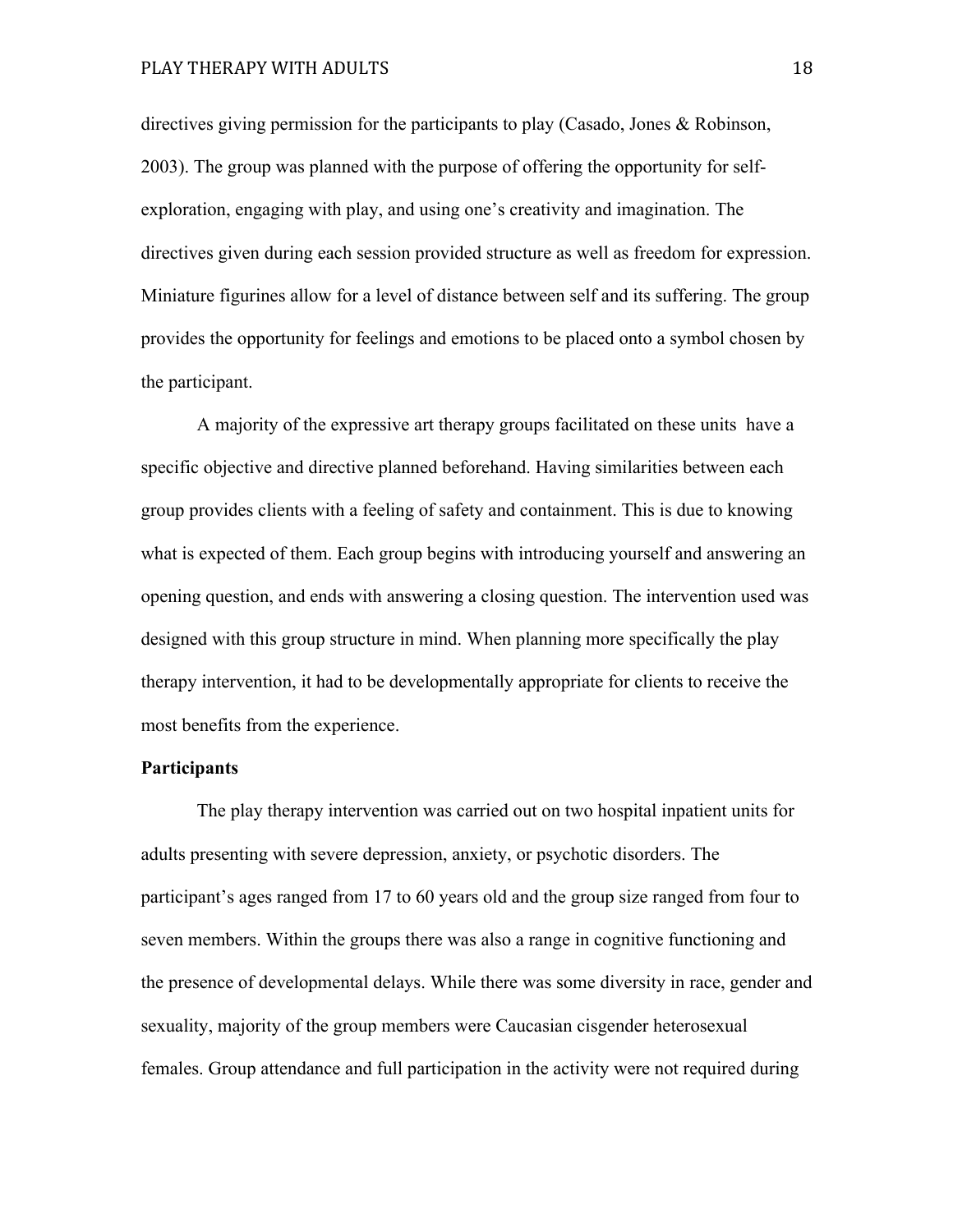the session. Groups are a large portion of the treatment provided on these units and patients are encouraged to attend. The group was offered as an "expressive art therapy group" and "art therapy group." These groups are placed on the weekly calendar available to all patients on the unit and are announced at the time of the group over an intercom system. The participants had no prior knowledge of the contents of the intervention.

## **Materials**

The materials provided to the group members were all borrowed from a fellow art therapist and carefully selected to represent a broad range of options for expression. The participants were provided with all of the materials needed to complete the play therapy intervention. The room was set up with 33 play figurines (see list below), markers, colored pencils, plastic gems, glue and 8.5 x 11" white paper for each participant. The group was held in two different rooms, each of them having a large table and 8 chairs.

## **Play Figurines included (33):**

Character driving in a carrot Peacock Snow white Golden retriever Lobster Rhino Robber with gun Small monkey Cupid Bride Cruella de Ville Mario in cloud holding star Pig Cow Mickey mouse Ghost dog Dragon Skeletal spine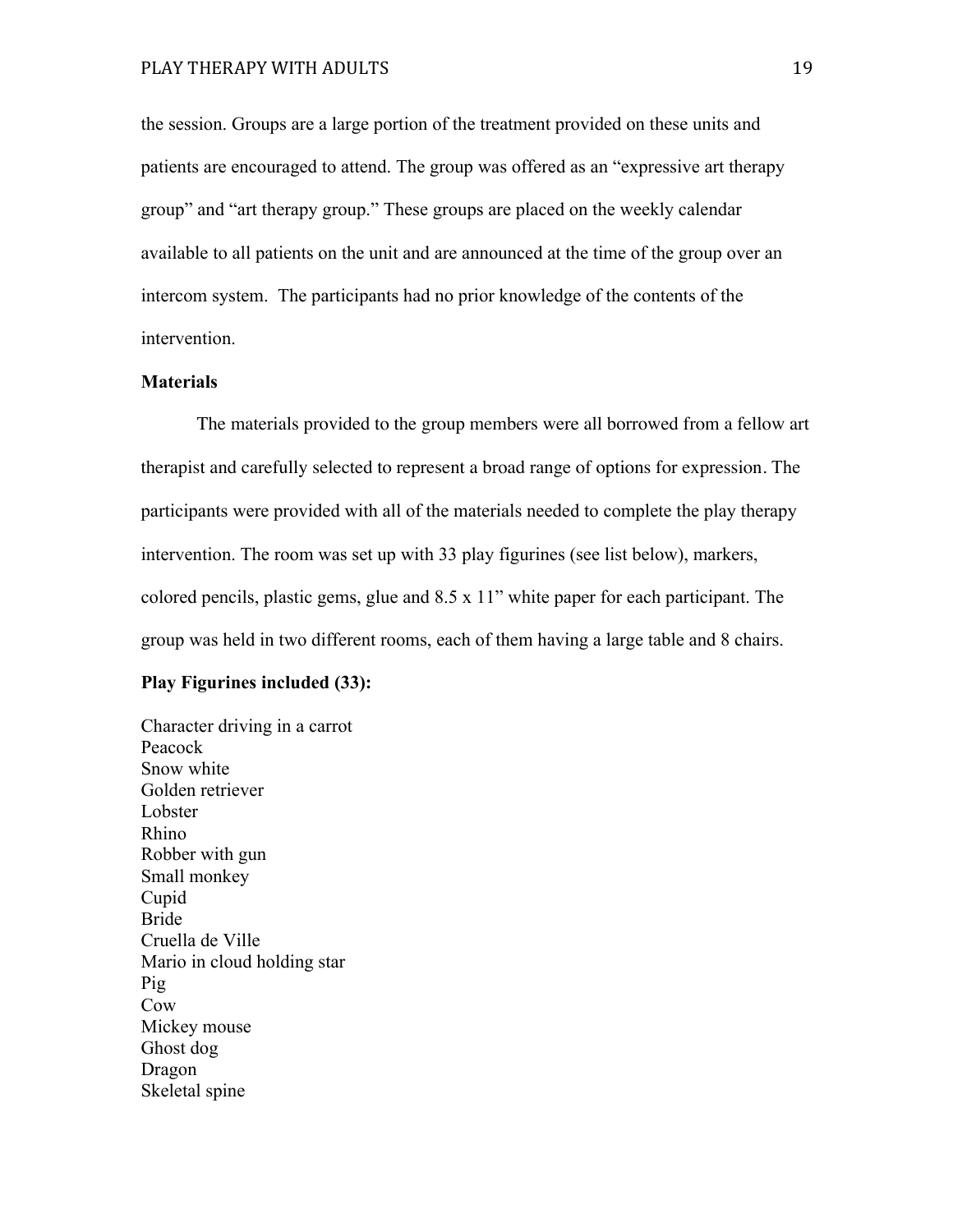Shark Green fairy Lion Buzz Lightyear Sleepy Whale Body builder Metal strong man Buddha Giraffe Monkey scratching head Mike Wazowski Starfish Wicked Witch Little Mermaid *Figure 1. Play figurines that were provided.*

## **Results**

## **Session Outline**

#### **Warm-up.**

Each of the sessions began with an opening activity where participants were asked to select a figurine that represented or symbolized how they were feeling in the moment. Once each participant chose their figurine they were asked to have the figurine introduce the client to the group. This was met with confusion and was explained further; have your figurine let us know how you are feeling today, what would they like to share about you? A few of the participants were prompted with more questions to better understand why they chose the figurine. After each person had their turn the group members were asked to place their figurine back into the center of the table.

## **Directive.**

The participants were then invited to select a figurine that represented or symbolized how they would like to feel. Once everyone decided on a figurine they were each handed a piece of white paper and invited to draw an environment for the figurine to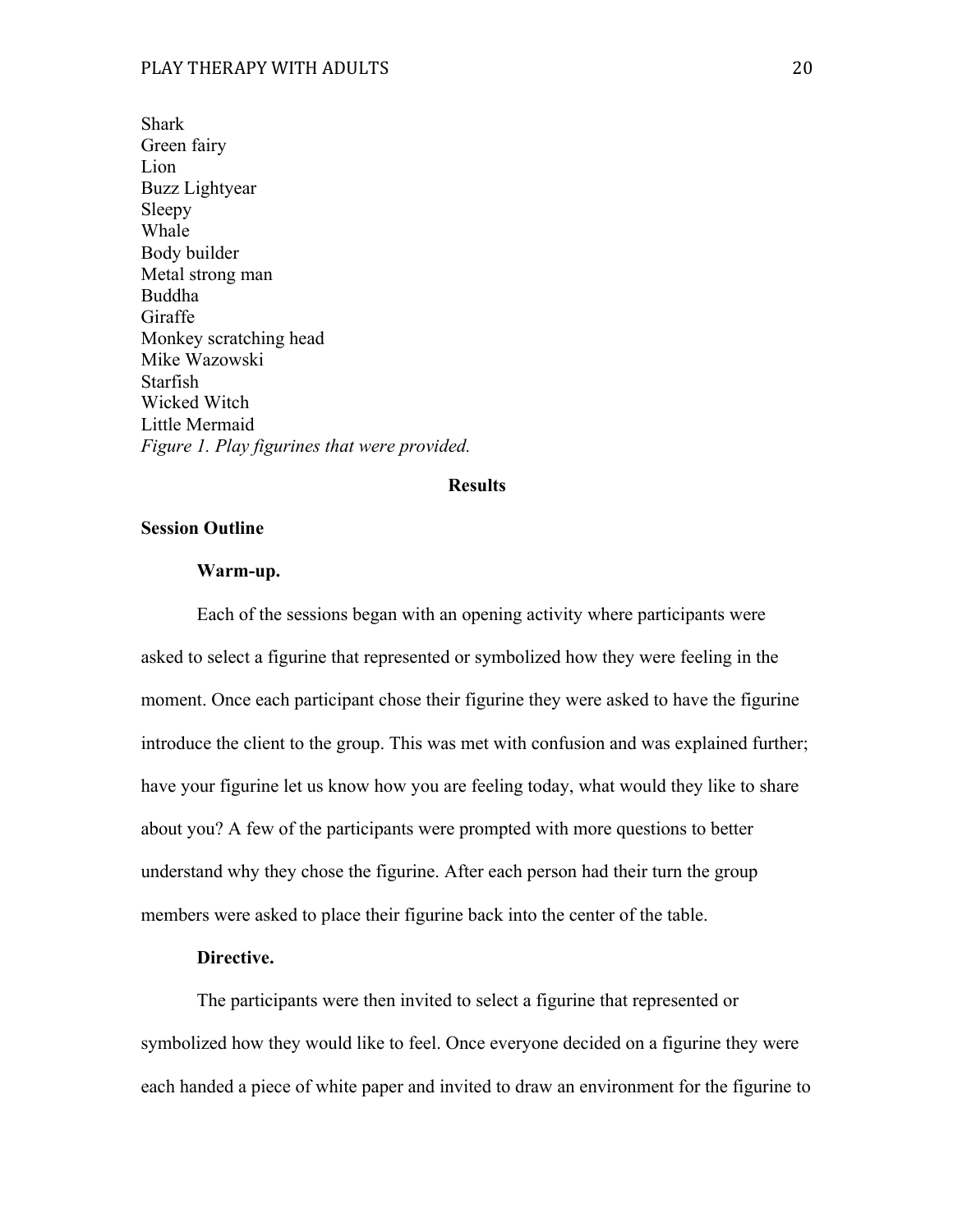live in using the art materials provided. The group members were asked to think about where their character would like to spend time, and what kind of things they would want to be surrounded by. Each of the groups wanted to listen to music as they worked on this portion of the activity. The members were asked if they had any song requests, and if so those were played first. This directive took about 20-25 minutes of the 45 minutes allowed for group. After the participants were asked to make their final marks of color on the paper they were invited to share what they had created and why they chose the figurine. Follow-up questions were asked by the therapist to see if further clarification was needed. This then led to a group discussion about what it was like to use the figurines and go through this process.

## **Closing.**

After each group member had the opportunity to share their artwork they were given the following closing question; if your figurine could make a wish for you, what would that be? As the participants were ready to answer they shared their wishes. The group was encouraged to keep their drawings, and thanked for coming.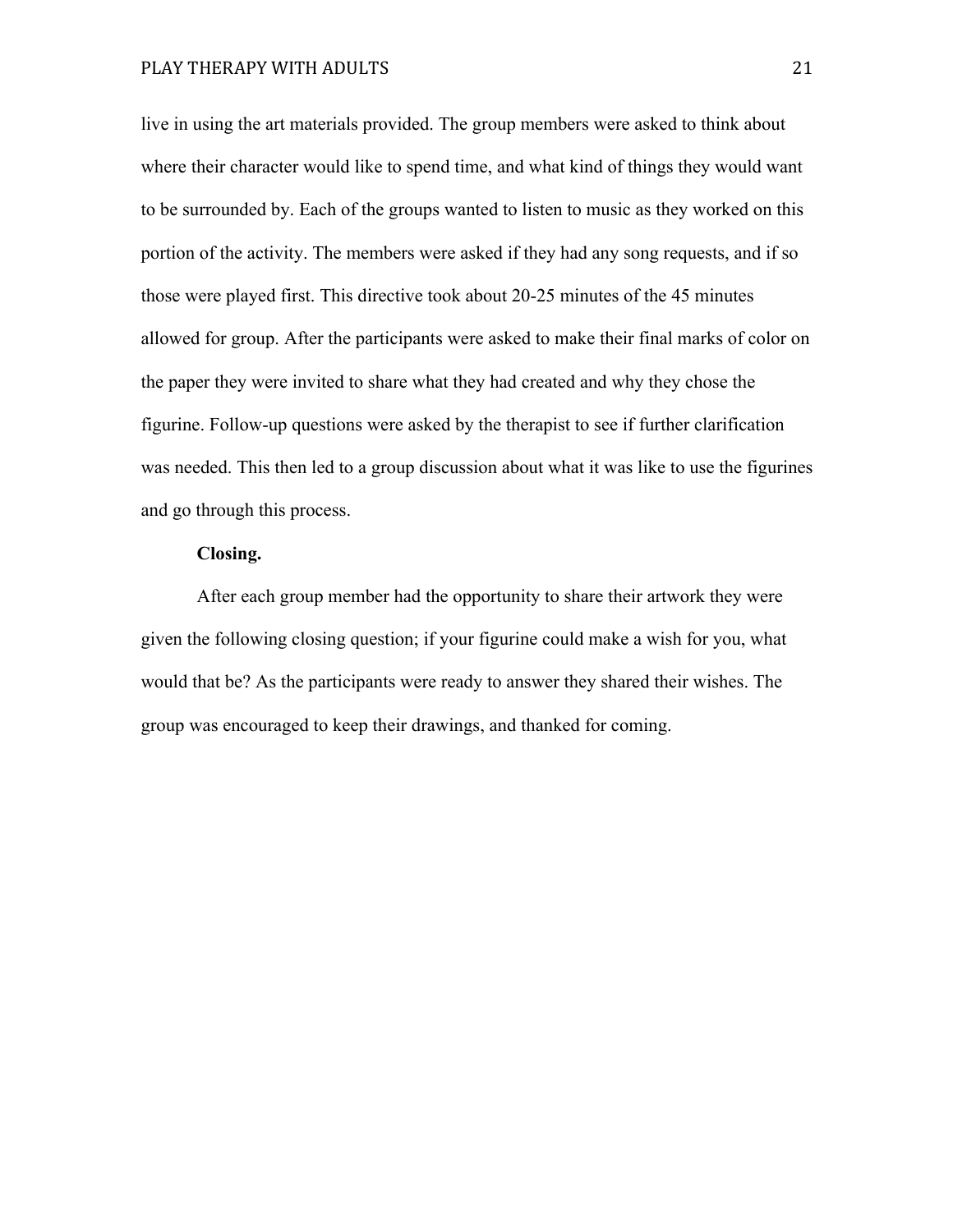| <b>Warm-up</b>        | # | <b>Directive</b>        | # |
|-----------------------|---|-------------------------|---|
| <b>Wicked Witch</b>   |   | <b>Mickey Mouse</b>     | 1 |
| Giraffe               |   | <b>Little Mermaid</b>   |   |
| <b>Monkey</b>         |   | Pig                     |   |
| <b>Sleepy</b>         | 2 | <b>Buddha</b>           | 3 |
| Dog Ghost             | 2 | <b>Golden Retriever</b> | 2 |
| Cow                   |   | Lion                    | 2 |
| Dragon                | 1 | <b>Green Fairy</b>      | 1 |
| Mario                 |   | Peacock                 |   |
| <b>Buzz Lightyear</b> | 2 | Mike Wazowski           | 1 |
| <b>Green Fairy</b>    |   | Dragon                  | 2 |
| Peacock               |   | Cow                     |   |
| <b>Carrot Car</b>     |   | <b>Snow White</b>       | 1 |
| Octupus               |   |                         |   |
| <b>Starfish</b>       |   |                         |   |
| <b>Blue Marker</b>    |   |                         |   |

*Figure 2. Number of times each play figurines was used and when.* 

Figure 2 displays the number of times each play figurine was used, and whether it was selected for the warm-up or directive. This table only includes the three groups that used the physical play figurines. Some figures were chosen two or three times, others were not chosen at all. During each group some members were inclined to pick a couple figurines up to get a closer look before selecting them. Several participants were also determined to figure out who the characters were if they recognized them from a movie. The therapist always responded the same way, "It can be whoever or whatever you'd like."

The last group that was held used only the written descriptions of the play figurines. The activity was met with laughter as they read the objects names, they appeared obscure and random without the physical figure. Only until the very end of the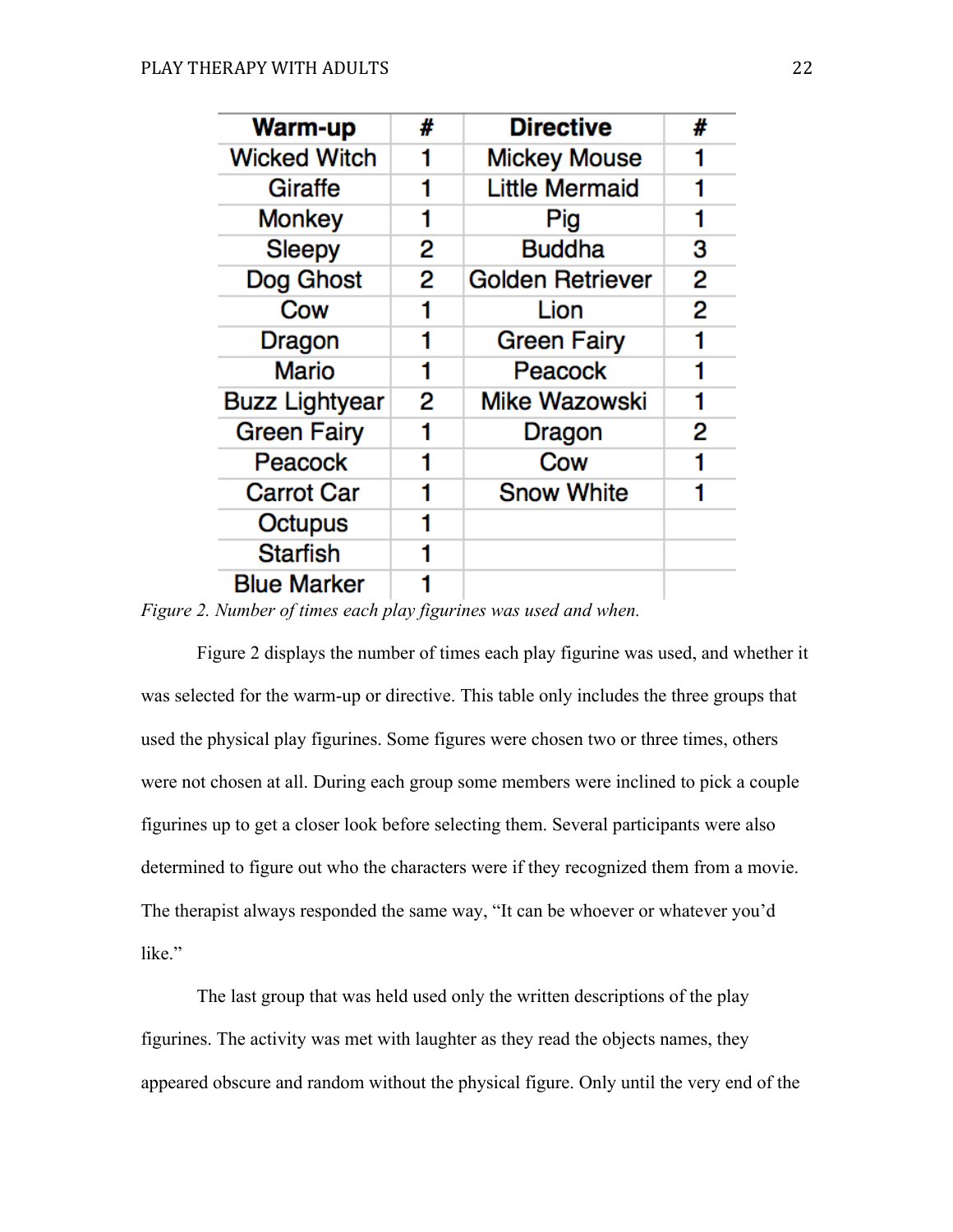group were the members told where these descriptions came from. This group was then met with critique; one member said they wished they could have used the actual figurines instead. Many of the group members found it harder to get started on their environment; they were more inclined to include a drawing of the figurine in the environment. Therefore, it appeared to be daunting to feel required to draw the figure. Participants said things like, "I'm not a good artist," or "I can't draw." While, in the previous three groups this happened rarely; they usually just placed the figurine onto the paper as if it was living in the environment they created.

The group was held on two different units, the short-term unit primarily for individuals with depression and the anxiety and the psychotic disorders unit. The responses to the figurines varied between the two units. Individuals on the psychotic disorders unit had already been exposed to play therapy before, thanks to their current group art therapist. They were noticeably more willing to engage with the figurines in a playful or child-like manner. One individual took the dragon and flew it through the air as if it was flying and breathing fire. Another took the character in a carrot car and drove it around the table. This behavior put smiles on other group members faces, including the group therapists. It was refreshing to see adults capable of being playful and child-like.

Another unique occurrence on the psychotic disorders unit was an individual choosing a blue marker as their figurine. This marker was set out for use during the artistic portion of the activity and was not intended for use in the play directive. However, the individual chose it as their warm-up figure, and did not provide a clear reason as to why. Hypotheses can be made about why there are differences between these two different units or populations. There are two factors at play, the fact that they have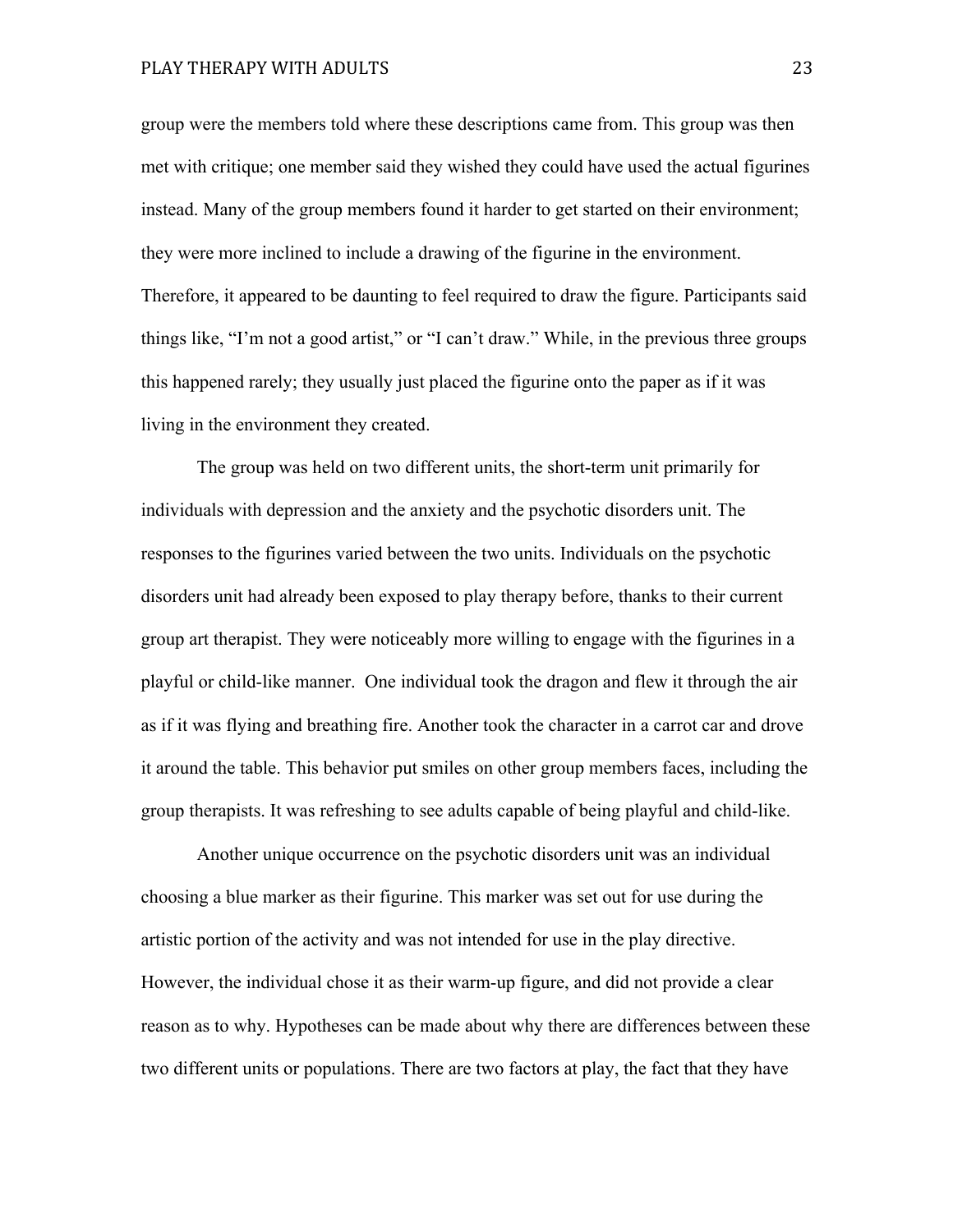already been exposed to play therapy thus, they are already comfortable with the materials. Secondly, they have been diagnosed with a different mental illness, which might suggest a tendency to live more often in the imaginative realm.

Despite these differences there were also similarities in both units' difficulty with the warm-up. Each unit struggled with being able to step into the role of the figure and introduce themselves as such. Only two participants followed the direction to introduce yourself as the figure and share how you are doing today. An example was never given by the group therapist, nor were participants corrected if they did not follow the prompt exactly. This could perhaps suggest the need to give an example to show the expectations of the exercise.

Buddha was the only figure chosen three times for the directive (Figure 2.). Each time the Buddha was described as a positive symbol of enlightenment, wisdom, and peace. All of the group members who selected the Buddha depicted him in an environment outdoors for example, near a pond, or sitting on a picnic blanket. The other most popular figure chosen three times was the dragon. This figurine was much larger than the others, was breathing plastic fire that lit up and had large wings that could move. The dragon was chosen once for the warm-up and twice for the directive. When chosen for the warm-up it was used as a symbol of anger; the participant was feeling angry due to an altercation with their family. The other two participants who chose the dragon for the directive associated it with strength and confidence. They wished to build their own strength and resiliency.

Due to the design of the group and the current situation of the participants it was expected that negative symbols would be used for the warm-up and positive symbols for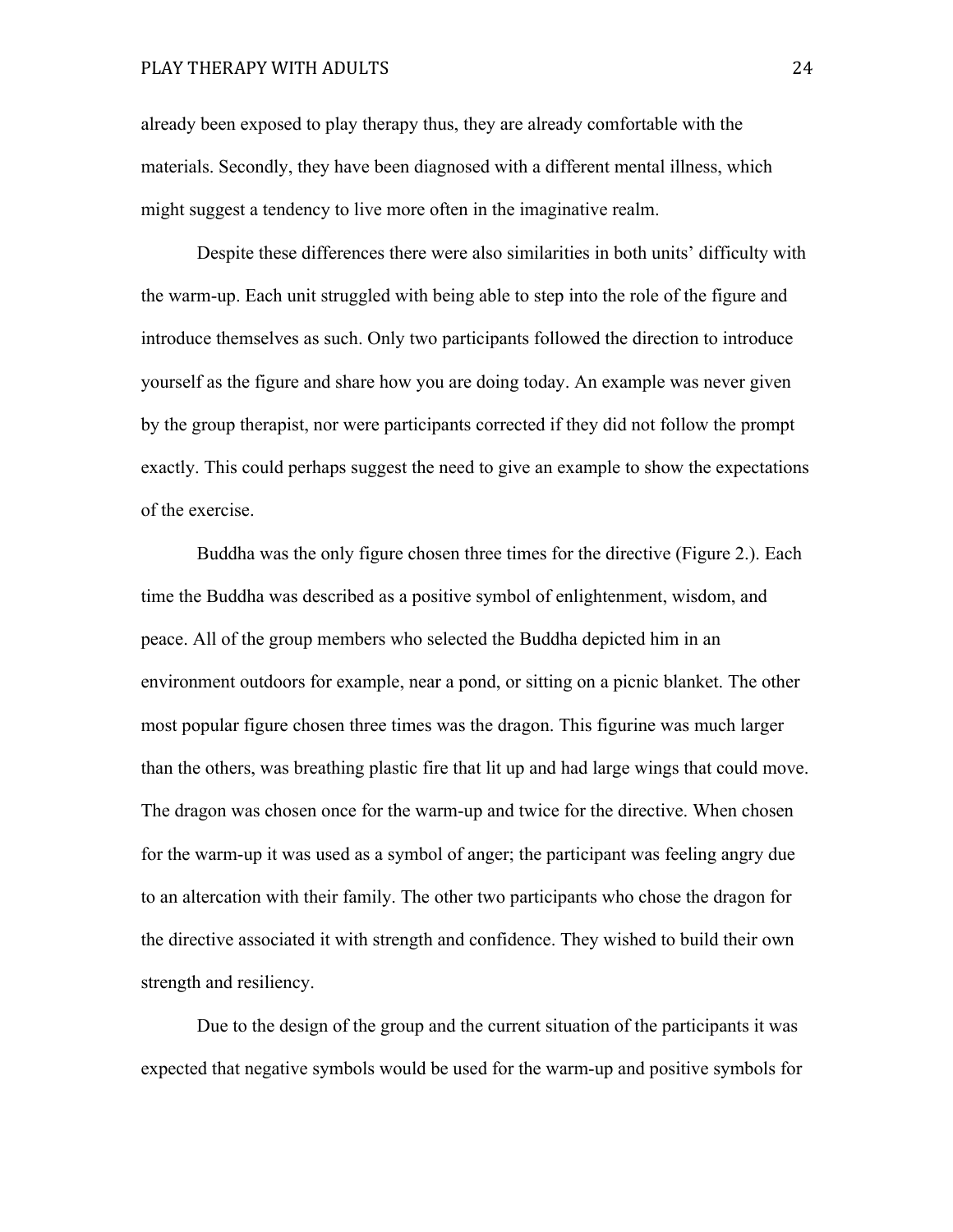the directive. For the majority of the participants this was the case. This can be seen clearly when comparing the same figurines chosen for the warm-up and directive. Such as the dragon (mentioned above) and the green fairy. The green fairy for the warm-up symbolized old age, and being crotchety, while for the directive it symbolized being wise, knowledgeable, and magical. This shows the versatility of figurines symbolism, and people's ability to ascribe their own meaning to objects. The same figurine could hold numerous meanings depending on the individual.

During the sessions individuals who were typically quiet on the unit were able to more freely and easily express themselves. They did not have to make eye contact with the group, and were able to direct their attention and gaze onto the object in front of them. Having a specific object and drawing to refer to while talking appeared to make it easier to share with the group. Throughout all four of the groups none of the participants asked to not share their responses. During all of the groups only one individual requested to leave early due to feeling anxious.

#### **Discussion**

Entering this research the major question was if adults on an inpatient unit would positively respond to play therapy techniques. What would happen when adults were invited to engage with toys? There was an expectation of resistance to using a technique often associated with the treatment of children. However, it was found if the directive is developmentally appropriate participants are willing and open to engage in the activity (Olson-Morrison, 2017). The therapist's demeanor and approach also needs to be taken into account when looking at the success of these groups. Unfortunately, no surveys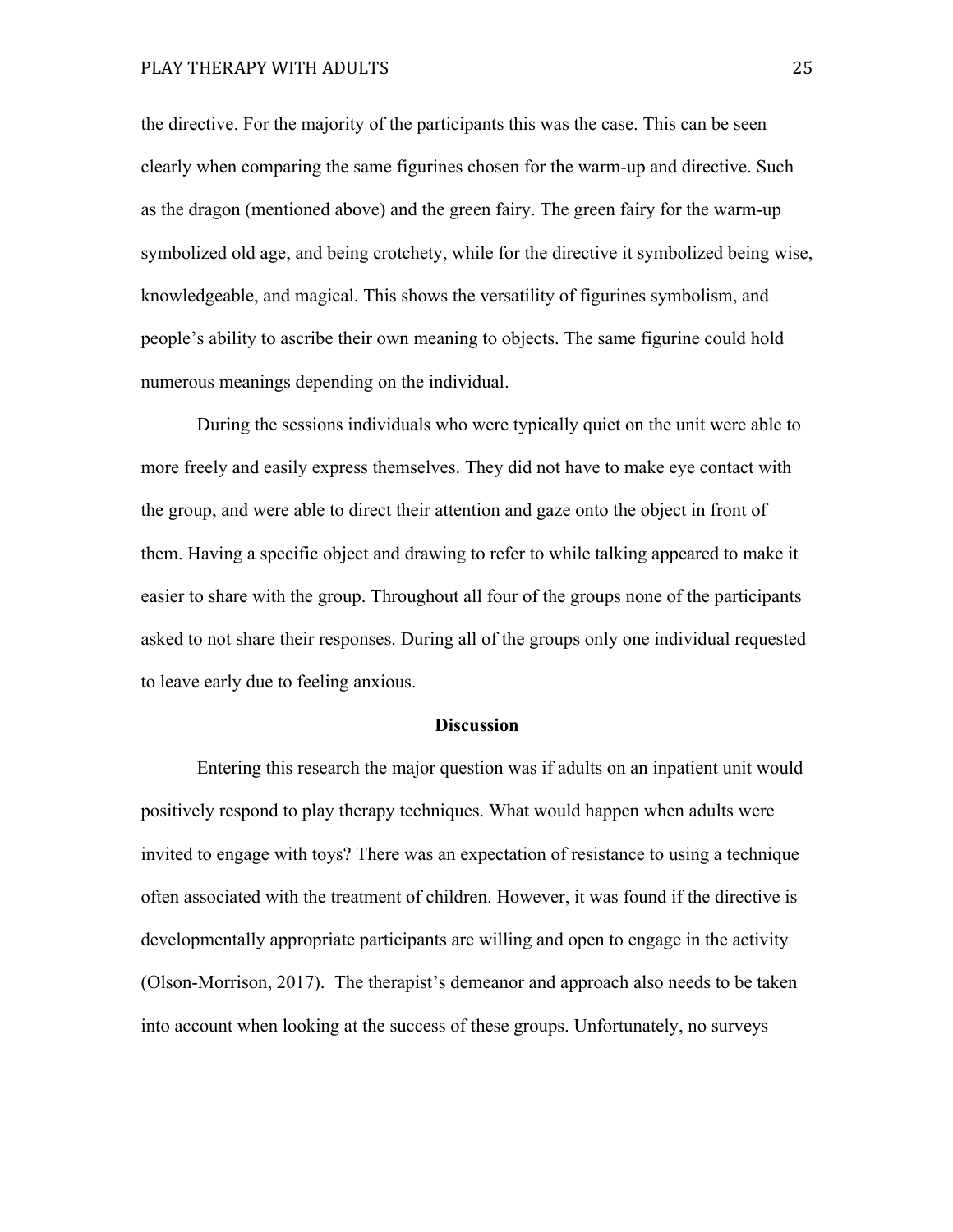could be collected asking the participants thoughts of the directive. Thus, the only measurement of its success is based on the group therapist's own observations.

Due to the limitations on data collection, conclusions on whether or not the intervention stimulated the right brain hemisphere cannot be made. However, based on observation, the activity appeared to boost several individuals' mood (smiling, laughing, brightened affect). Similar to Bruner's (2000) experience, I too noticed the "child's delight" in some participants' eyes, and patients remarked, "This was fun" or "I liked this." Given the seriousness surrounding patient's treatment and mental illness, introducing a playful element into their day can be uplifting and refreshing. One individual appeared to connect greatly to the directive figure they had chosen and made it a point to remember the figures smiling face and keep their drawing. This moment connected greatly to Bruner's (2000) client and the panther. Although, progress with the figurines could not be noted over time, a shift was seen when comparing their previous presentation to their current presentation. The client was more willing to share, appeared to have a more positive outlook and their affect brightened as they described their drawing. It appeared as though something had shifted internally. Symbols can be powerful and provoke intense emotion; they can also stay with us.

The therapist took a non-judgmental, supportive and empathic approach. They responded both non-verbally and verbally to what the participants shared. The group members were also encouraged to share feedback with the group leader. Based on recorded observations, members who expressed their opinion of the group had nothing but positive remarks for the directive and figurines. The only critique came from the last group that was run without the figurines and only the written descriptions of the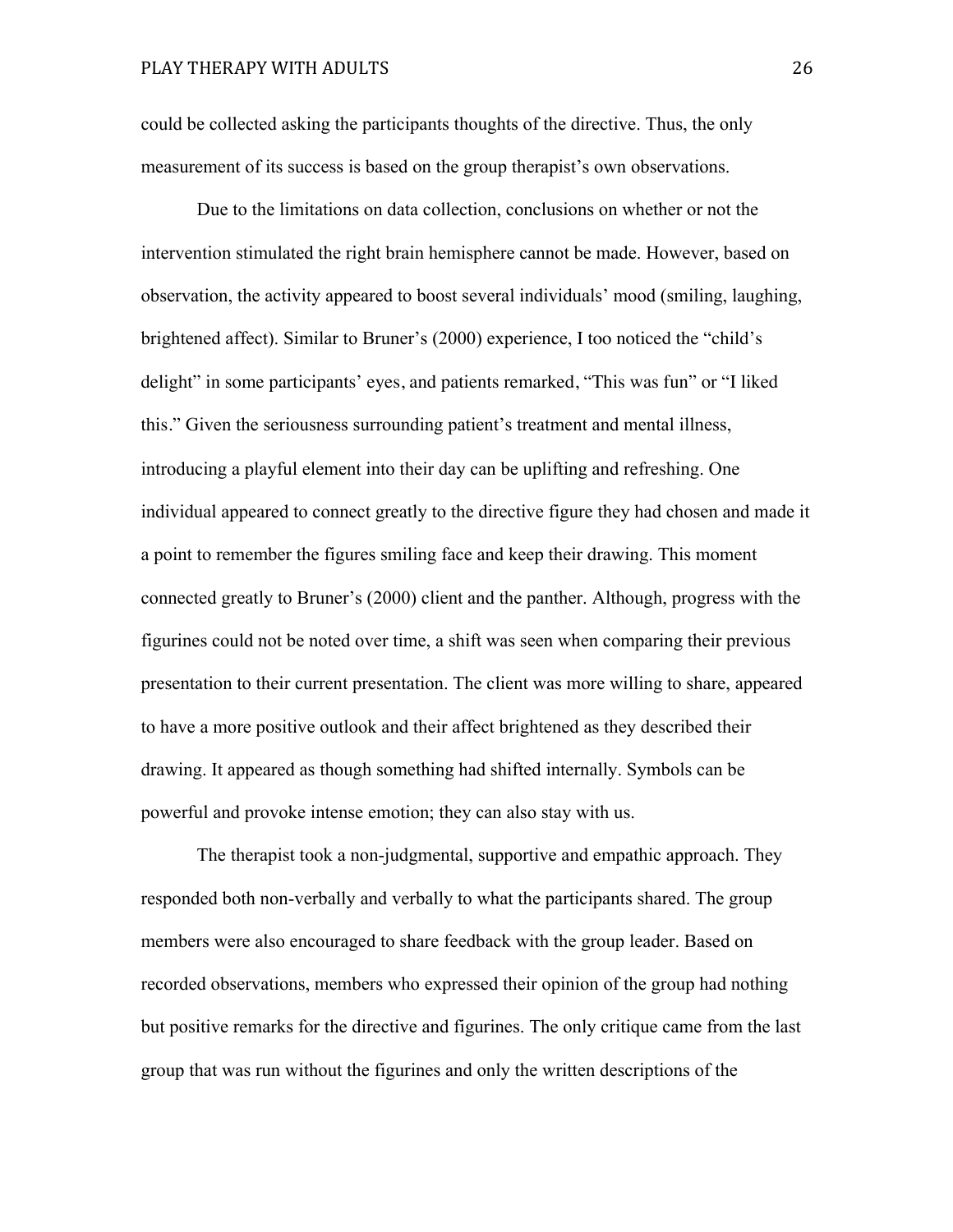characters. This group showed the importance of having the physical object of reference and symbolism (Doyle & Magor-Blatch, 2017). It was hypothesized that individuals would be more creative without having an object in front of them. Without having the visual component of the object they would then have to imagine the object on their own. However, this deemed to be more frustrating versus creatively stimulating. Their inner critic that told them they were not a good enough artist became louder and perhaps affected their creative process.

After the data was collected it became more obvious that the hospitals culture must be taken into account. This is a hospital that regularly offers expressive art therapy groups, and has on staff five expressive art therapists. Patients are used to being introduced to new ways of exploring the self through other modalities such as, drama, art, and music. Introducing play therapy techniques was a new concept but, not unlike other directives that push them outside of their comfort zone. Therefore, this directive may be received differently on inpatient units that do not already provide the usage of the arts in therapy. Having an expressive art therapist or play therapist to facilitate such a group is also crucial in ensuring the proper usage of the arts in therapy. During the sessions, the group leader never interpreted participant's work, and figurines were never referred to as their character name. For example, if someone chose a witch and referred to her as a princess the participant would not be corrected. These are important features of both art and play therapy (Doyle & Magor-Blatch, 2017). They allow for the participant to use their own imagination and place their own meaning onto the projective objects.

Mortin (2011) mentioned, the ability to express emotions verbally can be difficult for someone who is unable or unknowingly unable to express themselves through words.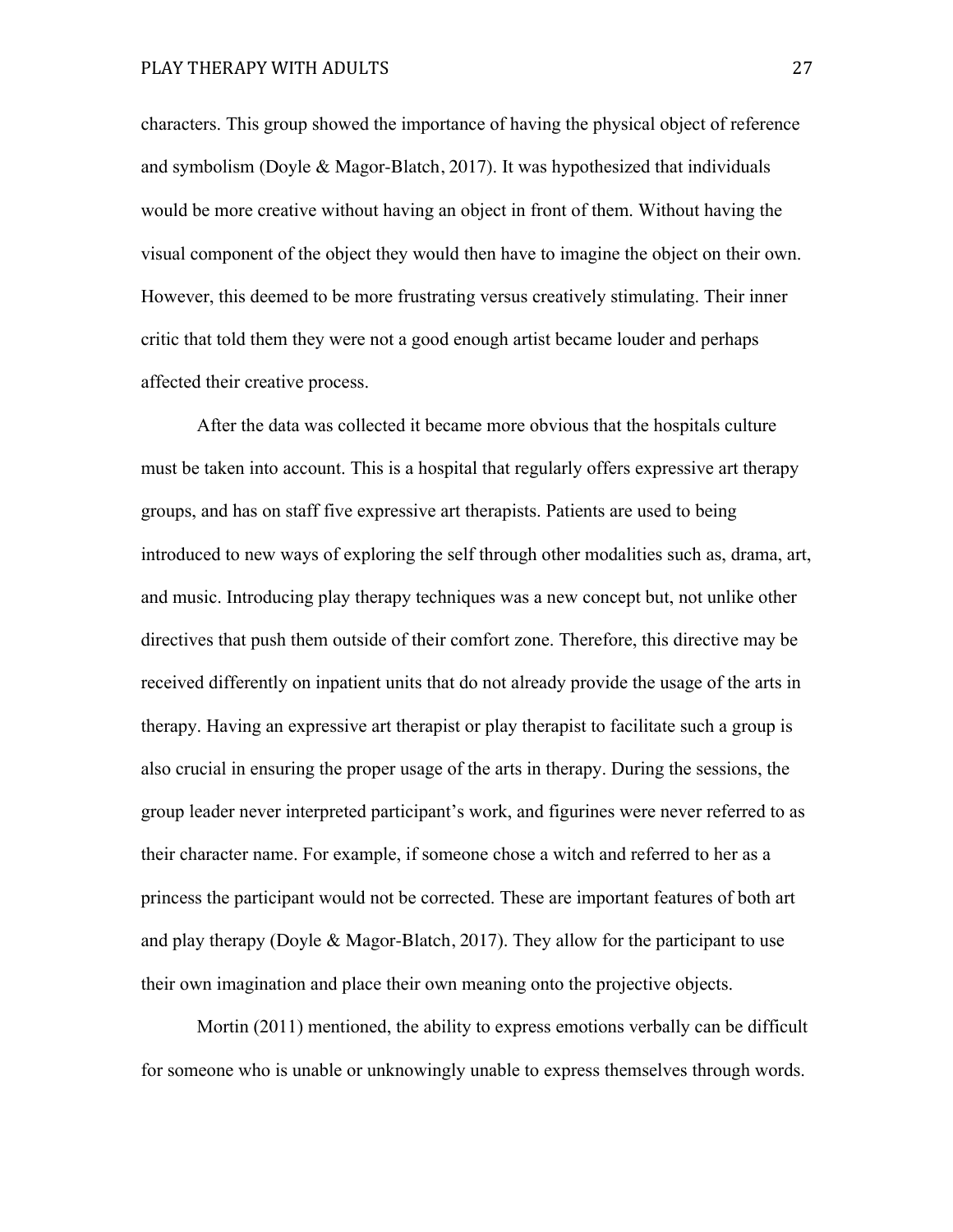Incorporating the art portion of the directive was essential for this very reason. The drawing gave them another modality to express themselves through. It also promoted further insight into why they chose the figurine they did, what that figurine needs, and how it connects to them. Each participant had the opportunity to then process the image verbally. Taking this extra step to create the environment for the figurine might have fostered individual's ability to express their emotions and hopes for the future.

The play therapy directive also aided the group therapist in getting to know individuals better. Marston & Szeles-Szecsei (2000) mentioned a time where playing cards with a resident gave the therapist a clearer picture of the client. This then allowed the treatment team to better support the individual. During these session's new concerns, wishes and aspirations were brought to light. Topics that were not otherwise touched upon with the participants were being processed with the group. This kind of information is essential in short-term care where daily updates are given and changes are noted. The treatment team looks for the patient's ability for insight, and self-awareness. This directive appeared to foster that ability, or point out the patient inability for selfreflection. It can be assumed that perhaps some participants just did not want to engage with this part of themselves due to their current state.

Against Olson-Morrison's (2017) recommendation, the play was in fact imposed on the group members. Olson-Morrison (2017), suggests the therapist allow the client to take the lead and provides play therapy as an option to meet their therapeutic goals. The distinct difference between Olson-Morrison's (2017) experience and this research is their subject was engaging in one-on-one long-term therapy. This allows for the slow creation of a therapeutic relationship, and thus calls for different therapeutic approaches. On a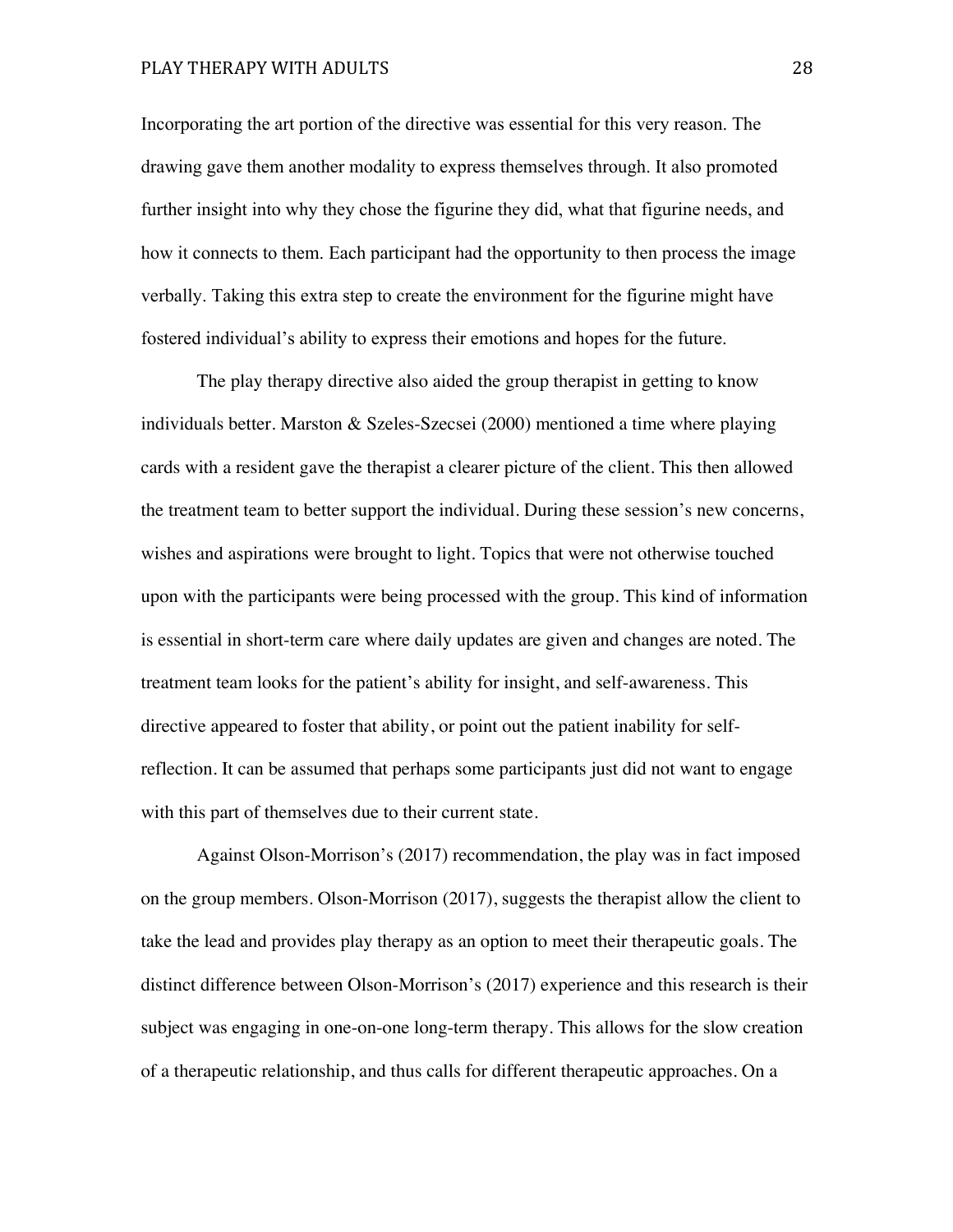short-term unit there is not much time for the group therapist to build safety, connection and group cohesion. Thus, the use of directive play therapy and the therapeutic approach creates the containment, and the group expectation to engage with the play figurines altogether lowers the feeling of awkwardness or hesitation.

#### **Conclusion**

Further research could take into account the effect of using different figurines on participant's responses. What if participants were provided with trees, and rocks only or in addition to the other figurines? Does the usage of figurines that already come with a story affect overall creativity and engagement with the character? After completing a thorough literature review, the need for further research in this area became apparent. Very little research exists looking at group play therapy with adults, especially in an inpatient unit. Based on current research, it appears the potentially beneficial modality of play therapy is not being utilized as much as it should be with the adult population.

According to existing research, play therapy holds potential to diminish active symptoms, stimulate the right brain hemisphere, and provide another means of communication for clients. After the implementation of the directive created it was also found that play therapy can bring light and humor back into people's lives, even if just for a moment. The child-like enjoyment and lighthearted nature observed in each session gave the therapist and participants glimmers of hope for the future. It showed that moments of joy and playfulness are still possible, even among the road to recovery.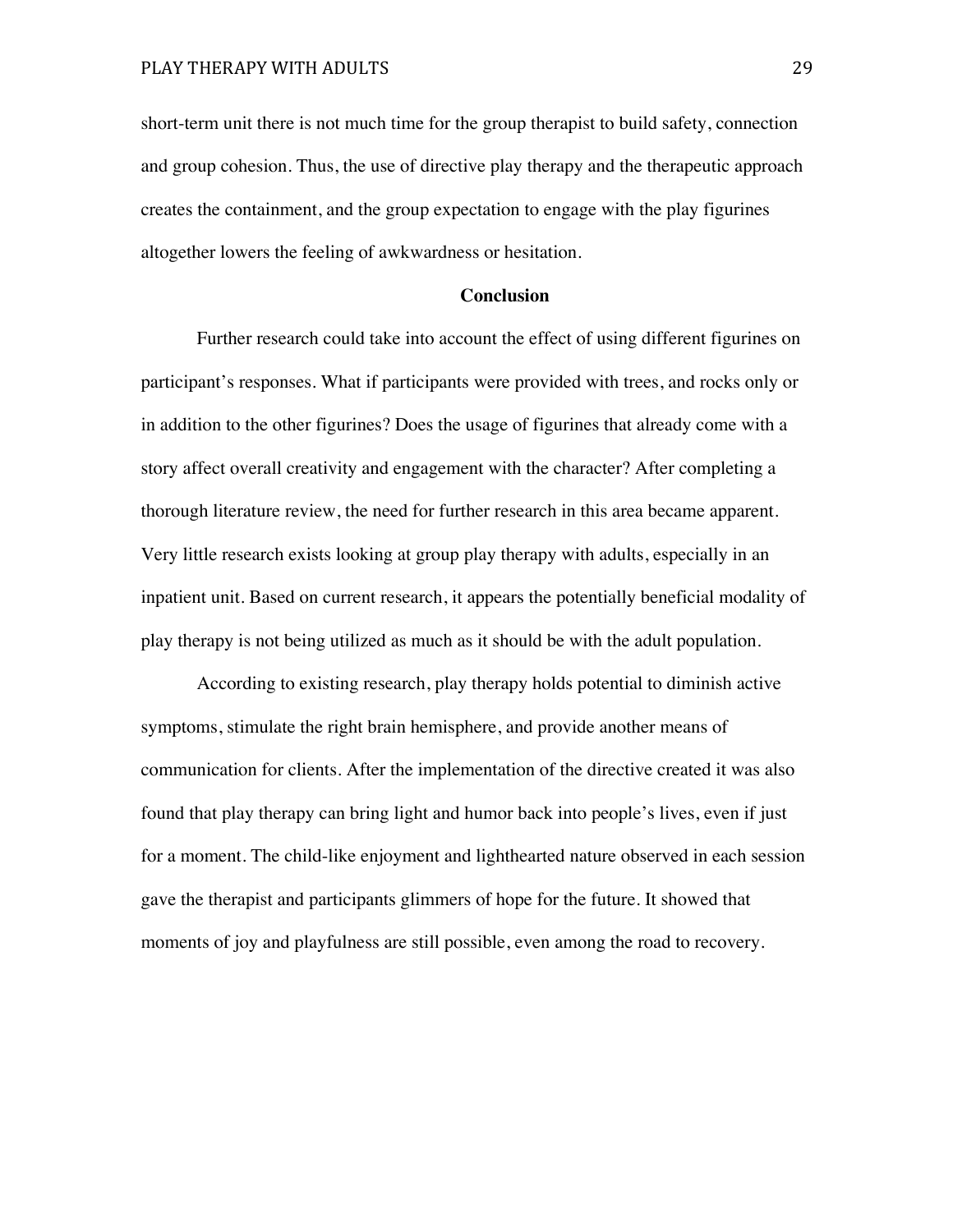#### **References**

Axline, V. M. (1947). *Play therapy* (rev. ed.). New York, NY: Ballantine Books.

- Bruner, K. (2000). Group play therapy with adults. *The Arts in Psychotherapy, 27*(5), 333-338.
- Doyle, K., & Magor-Blatch, L. E. (2017). Even adults need to play: Sandplay therapy with an adult survivor of childhood abuse. *International Journal of Play Therapy*, 26(1), 12. doi:10.1037/pla0000042
- Garrett, M. (2014) Beyond play therapy: using the sandtray as an expressive arts intervention in counselling adult clients, *Asia Pacific Journal of Counselling and Psychotherapy*, 5(1), 99-105, DOI: 10.1080/21507686.2013.864319
- Gil, E. (2015). Using integrated directive and nondirective play interventions for abused and traumatized children. In L. Reddy, T. Files-Hall, & C. E. Schaefer (Eds.),
- *Empirically based play interventions for children* (2nd ed., pp. 95–113). Washington, DC: American Psychological Association.
- Gordon, G. (2014). Well Played: The Origins and Future of Playfulness. *American Journal Of Play*, 6 (2), 234-266.
- Gray , P. (n.d.). Welcome. Retrieved February 23, 2018, from http://pathwaystofamilywellness.org/

Hambidge, G. J. (1955). Therapeutic play techniques; symposium, 1954. 4. Structured play therapy. *The American Journal Of Orthopsychiatry*, 25(3), 601-617.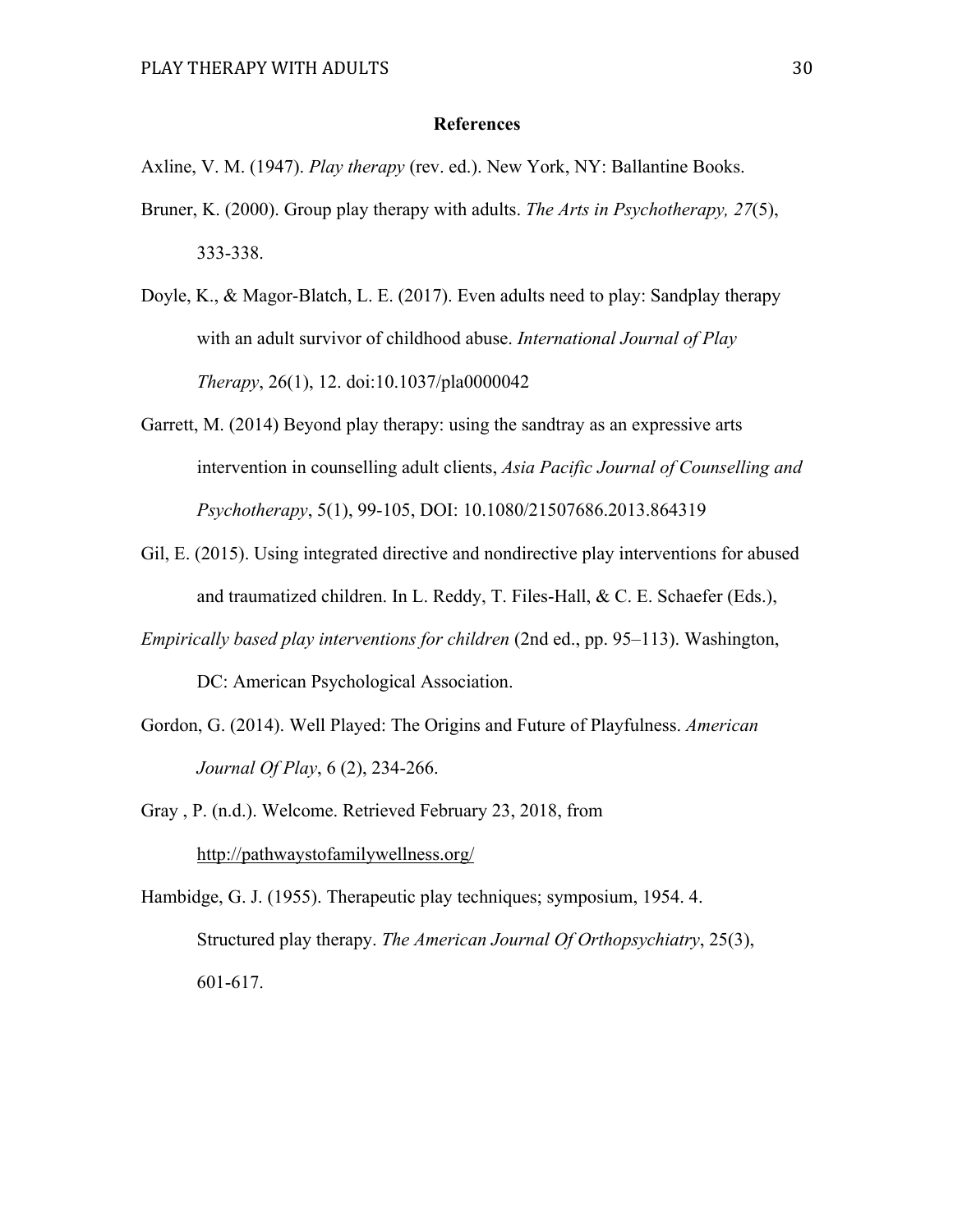- Jones, K. D., Casado, M., & Robinson, E. H. (2003). Structured play therapy: A model for choosing topics and activities. *International Journal of Play Therapy*, 12, 31–37. http://dx.doi.org/10.1037/h0068870
- Kottman, T. (2011). Play therapy: Basics and beyond. Alexandria, VA: American Counseling Association.
- Krasnor, L., & Pepler, D. (1980). The study of children's play: Some suggested future directions. *New Directions for Child Development*, 9, 85– 94.
- Landreth, G. L. (2012). *Play therapy: The art of the relationship* (3rd ed.). New York, NY: Brunner-Routledge.
- Marston, D., & Szeles-Szecsei, H. (2001). Clinical comments. Using 'play therapy' techniques with older adults. *Clinical Gerontologist*, 22(3/4), 122-125.
- Motin, G. (2011). *A Treatment Manual for Cognitive Behavioral Play Therapy for Adults with Depression,* ProQuest Dissertations and Theses.
- Olson-Morrison, D. (2017). Integrative play therapy with adults with complex trauma: A developmentally-informed approach. *International Journal of Play Therapy*, 26(3), 172-183. doi:10.1037/pla0000036
- Russ, S. W., & Niec, L. N. (Eds.). (2014). *Play in clinical practice: evidence-based approaches*. Retrieved from https://ebookcentral-proquest-com.ezproxyles.flo.org

Schaefer, C. E. (2003). *Play therapy with adults*. Hoboken, NJ : J. Wiley, 2003.

- Stone, H. (1980) Prologue to Dora M. Kalff, *Sandplay: Psychotherapeutic approach to the psyche*. Santa Monica, CA: Sigo Press.
- Synder, B. A. (1997). *Expressive art therapy techniques: Healing the soul through creativity*. *Journal of Humanistic Education & Development*, *36*(2), 74.